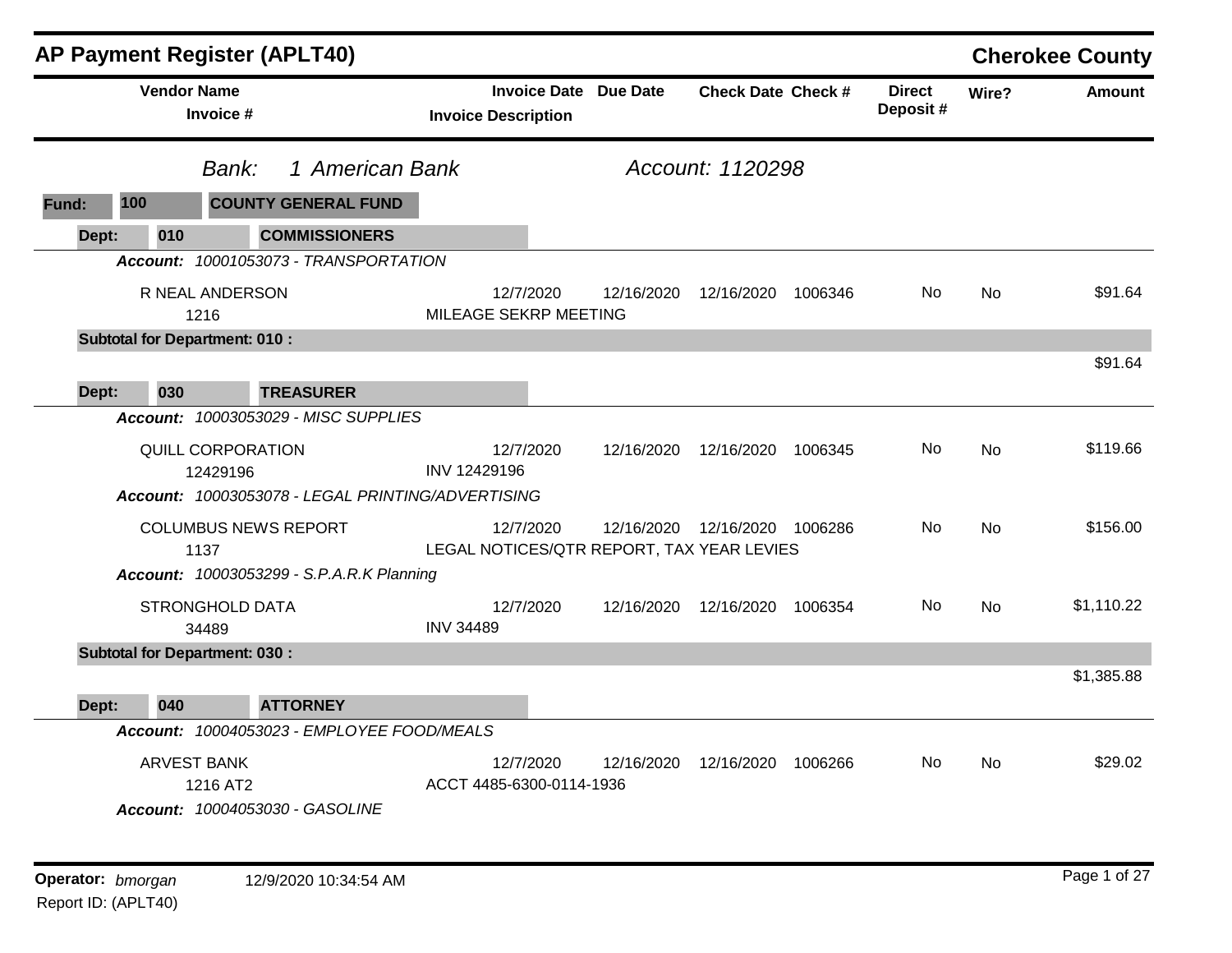| <b>Vendor Name</b><br>Invoice #                                                  | <b>Invoice Date Due Date</b><br><b>Invoice Description</b> |            | <b>Check Date Check #</b>     |         | <b>Direct</b><br>Deposit# | Wire?     | <b>Amount</b> |
|----------------------------------------------------------------------------------|------------------------------------------------------------|------------|-------------------------------|---------|---------------------------|-----------|---------------|
| <b>ARVEST BANK</b><br>1216 AT                                                    | 12/7/2020<br>ACCT 4485-6300-0114-1944                      | 12/16/2020 | 12/16/2020                    | 1006266 | No                        | <b>No</b> | \$25.05       |
| <b>JACOB CONARD</b><br>1216                                                      | 12/7/2020<br><b>REIMB/GAS</b>                              | 12/16/2020 | 12/16/2020 1006315            |         | No                        | No        | \$28.50       |
| <b>ARVEST BANK</b><br>1216 AT2<br>Account: 10004053075 - DUES/SUBSCRIPTIONS      | 12/7/2020<br>ACCT 4485-6300-0114-1936                      | 12/16/2020 | 12/16/2020                    | 1006266 | No                        | No        | \$28.35       |
| CHEROKEE COUNTY NEWS-ADVOCATE<br>1216 AT                                         | 12/7/2020<br><b>ACCT 8518</b>                              | 12/16/2020 | 12/16/2020 1006277            |         | No                        | No        | \$106.97      |
| CHEROKEE COUNTY NEWS-ADVOCATE<br>1216                                            | 12/7/2020<br><b>ACCT 8518</b>                              | 12/16/2020 | 12/16/2020                    | 1006277 | No                        | No        | \$166.73      |
| <b>ARVEST BANK</b><br>1216 AT1<br>Account: 10004053076 - PROFESSIONAL SERVICES   | 12/7/2020<br>ACCT 4485-6300-0114-1977                      | 12/16/2020 | 12/16/2020                    | 1006266 | No                        | No        | \$66.20       |
| THE MAZUREK LAW OFFICE, LLC<br>07043<br>Account: 10004053089 - OTHER CONTRACTUAL | 12/7/2020<br><b>INV 07043</b>                              |            | 12/16/2020  12/16/2020        | 1006358 | No                        | <b>No</b> | \$287.50      |
| <b>VERIZON WIRELESS</b><br>9867151835                                            | 12/7/2020<br>INV 9867151835                                |            | 12/16/2020 12/16/2020 1006364 |         | No                        | No        | \$40.02       |
| <b>THOMSON WEST</b><br>843418653                                                 | 12/7/2020<br>INV 843418653                                 |            | 12/16/2020  12/16/2020        | 1006360 | No                        | No        | \$292.95      |
| <b>Subtotal for Department: 040:</b>                                             |                                                            |            |                               |         |                           |           | \$1,071.29    |
| 050<br><b>REGISTER OF DEEDS</b><br>Dept:                                         |                                                            |            |                               |         |                           |           |               |
| Account: 10005053021 - PRINTING/OFFICE SUPPLIES                                  |                                                            |            |                               |         |                           |           |               |
| <b>ARVEST BANK</b><br>1216                                                       | 12/7/2020<br>ACCT 4485-6300-0114-1860                      | 12/16/2020 | 12/16/2020                    | 1006266 | No                        | No        | \$101.34      |
| Operator: bmorgan<br>12/9/2020 10:34:55 AM                                       |                                                            |            |                               |         |                           |           | Page 2 of 27  |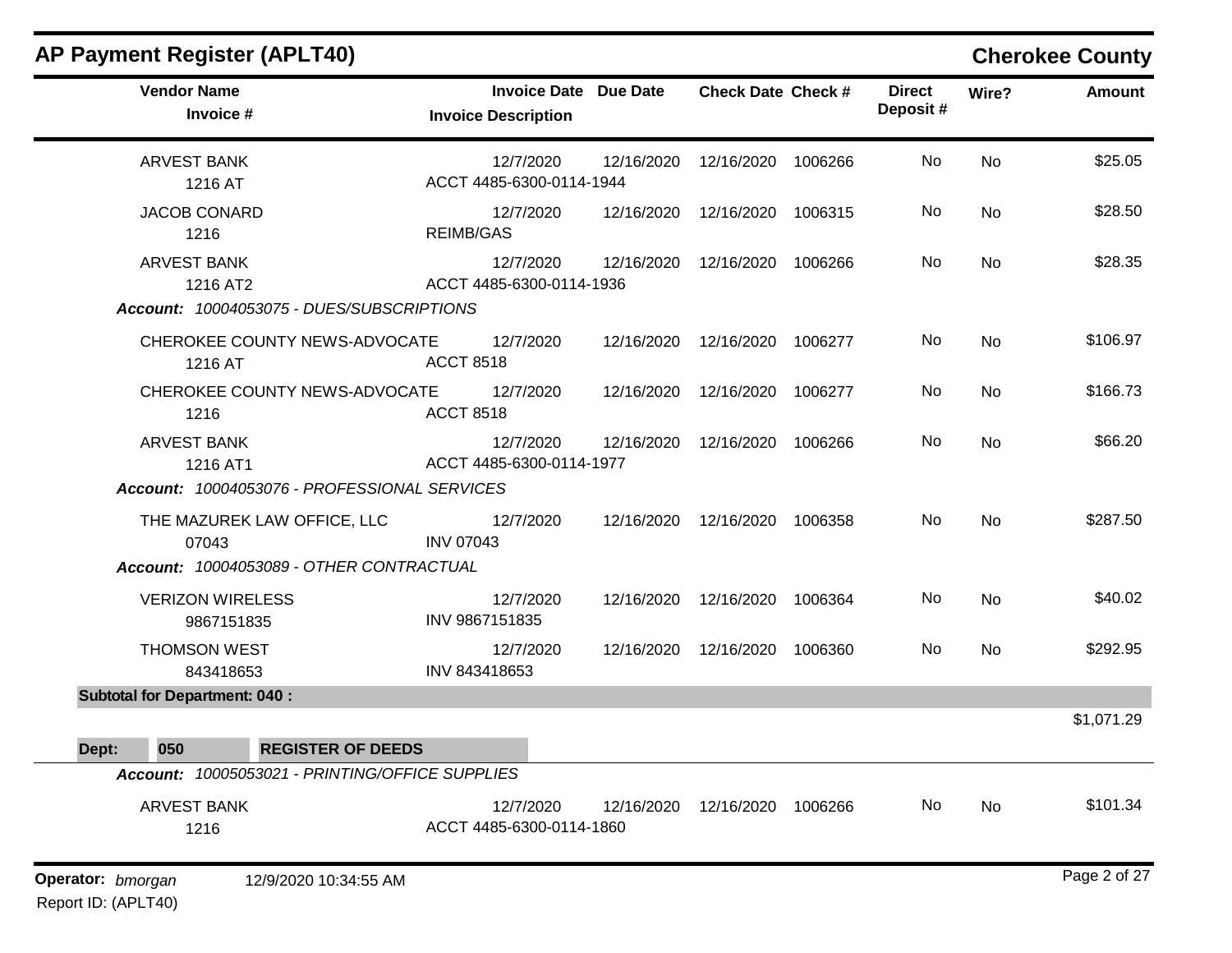| <b>AP Payment Register (APLT40)</b>                  |                                                            |            |                           |         |                           |           | <b>Cherokee County</b> |
|------------------------------------------------------|------------------------------------------------------------|------------|---------------------------|---------|---------------------------|-----------|------------------------|
| <b>Vendor Name</b><br>Invoice #                      | <b>Invoice Date Due Date</b><br><b>Invoice Description</b> |            | <b>Check Date Check #</b> |         | <b>Direct</b><br>Deposit# | Wire?     | <b>Amount</b>          |
| <b>Subtotal for Department: 050:</b>                 |                                                            |            |                           |         |                           |           | \$101.34               |
| Dept:<br>060<br><b>SHERIFF &amp; JAIL</b>            |                                                            |            |                           |         |                           |           |                        |
| Account: 10006053002 - SALARIES                      |                                                            |            |                           |         |                           |           |                        |
| <b>DENNIS OPLOTNIK</b><br>1216                       | 12/7/2020<br><b>CONTRACT LABOR</b>                         | 12/16/2020 | 12/16/2020                | 1006294 | No                        | No        | \$600.00               |
| Account: 10006053021 - PRINTING/OFFICE SUPPLIES      |                                                            |            |                           |         |                           |           |                        |
| <b>QUILL CORPORATION</b><br>12280505                 | 11/30/2020<br>INV 12280505                                 |            | 12/16/2020 12/16/2020     | 1006345 | No                        | No        | \$351.98               |
| <b>QUILL CORPORATION</b><br>12544072                 | 12/7/2020<br>INV 12544072                                  | 12/16/2020 | 12/16/2020                | 1006345 | No                        | <b>No</b> | \$451.38               |
| <b>QUILL CORPORATION</b><br>12557700                 | 12/7/2020<br>INV 12557700                                  | 12/16/2020 | 12/16/2020                | 1006345 | No.                       | <b>No</b> | \$49.84                |
| <b>CINTAS CORP</b><br>8404890220                     | 11/30/2020<br>INV 8404890220                               | 12/16/2020 | 12/16/2020                | 1006279 | No                        | No        | \$576.79               |
| <b>QUILL CORPORATION</b><br>12534477                 | 12/7/2020<br>INV 12534477                                  | 12/16/2020 | 12/16/2020                | 1006345 | No                        | No        | \$101.56               |
| <b>ARVEST BANK</b><br>1216 SH4                       | 12/7/2020<br>ACCT 4485-6300-0114-1712                      | 12/16/2020 | 12/16/2020                | 1006265 | No.                       | <b>No</b> | \$15.05                |
| Account: 10006053022 - EMPLOYEE UNIFORMS/ACCESSORIES |                                                            |            |                           |         |                           |           |                        |
| <b>ARVEST BANK</b><br>1216 SH                        | 12/7/2020<br>ACCT 4485-6300-0114-1605                      | 12/16/2020 | 12/16/2020                | 1006265 | No                        | No        | \$687.42               |
| <b>ARVEST BANK</b><br>1216 SH7                       | 12/7/2020<br>ACCT 4485-6380-0022-8604                      | 12/16/2020 | 12/16/2020                | 1006265 | No                        | No        | \$258.50               |
| <b>ARVEST BANK</b><br>1216 SH3                       | 12/7/2020<br>ACCT 4485-6300-0114-1704                      | 12/16/2020 | 12/16/2020                | 1006265 | No                        | <b>No</b> | \$138.37               |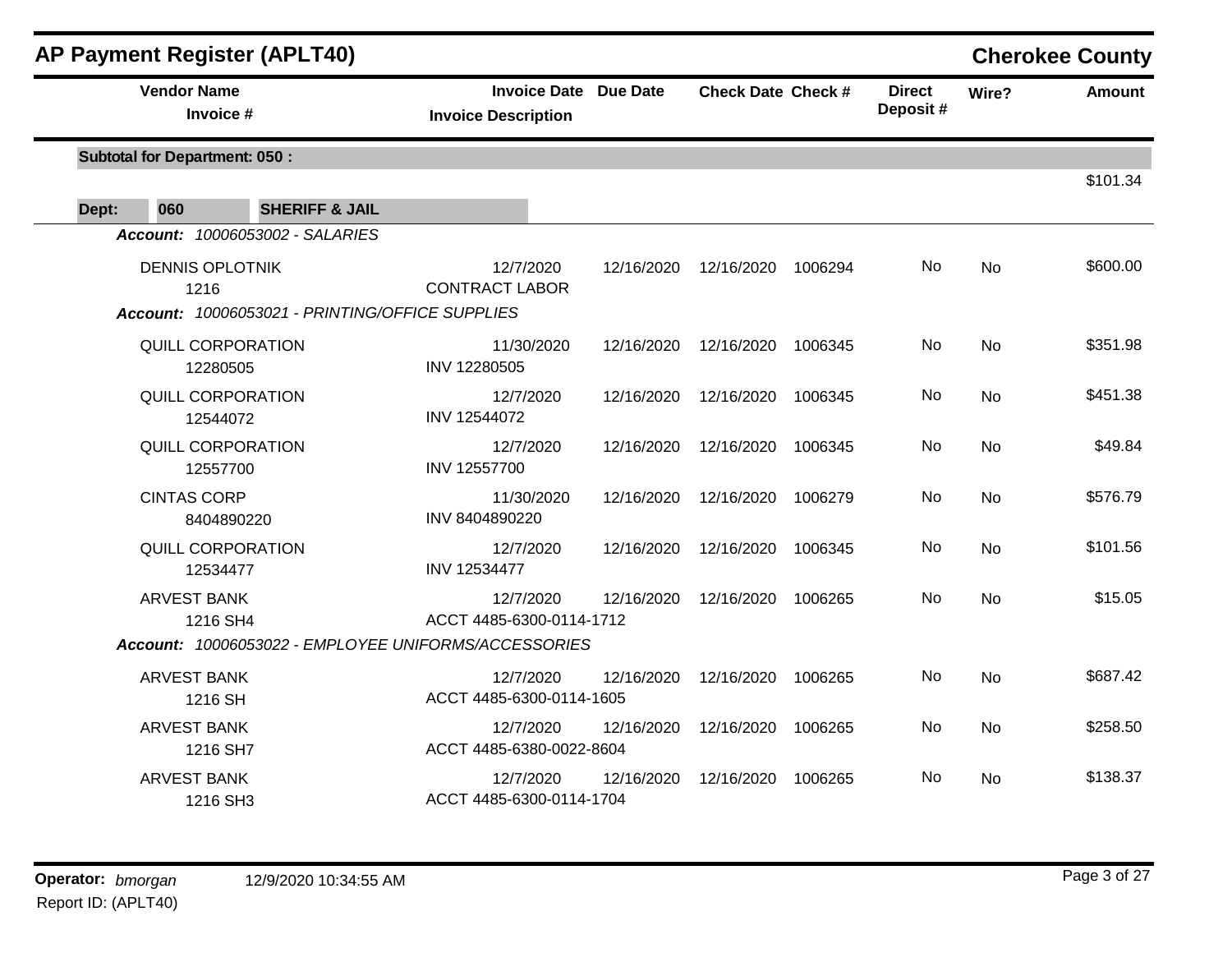| <b>AP Payment Register (APLT40)</b>                                                          |                                                            |                                 |         |                           |                | <b>Cherokee County</b> |
|----------------------------------------------------------------------------------------------|------------------------------------------------------------|---------------------------------|---------|---------------------------|----------------|------------------------|
| <b>Vendor Name</b><br>Invoice #                                                              | <b>Invoice Date Due Date</b><br><b>Invoice Description</b> | <b>Check Date Check #</b>       |         | <b>Direct</b><br>Deposit# | Wire?          | <b>Amount</b>          |
| SOUTHERN UNIFORM & EQUIPMENT<br>111210                                                       | 12/3/2020<br><b>INV 111210</b>                             | 12/16/2020  12/16/2020  1006353 |         | <b>No</b>                 | <b>No</b>      | \$68.99                |
| SOUTHERN UNIFORM & EQUIPMENT<br>110945<br>Account: 10006053025 - PARTS/VEHICLE REPAIRS       | 11/30/2020<br><b>INV 110945</b>                            | 12/16/2020  12/16/2020  1006353 |         | No.                       | No             | \$114.98               |
| NATALINIS AUTOMOTIVE<br>755722                                                               | 12/3/2020<br><b>INV 755722</b>                             | 12/16/2020  12/16/2020  1006333 |         | <b>No</b>                 | <b>No</b>      | \$305.64               |
| NATALINIS AUTOMOTIVE<br>755453                                                               | 12/1/2020<br><b>INV 755453</b>                             | 12/16/2020  12/16/2020  1006333 |         | No.                       | <b>No</b>      | \$11.02                |
| FRANK FLETCHER DODGE<br>279734                                                               | 12/7/2020<br><b>INV 279734</b>                             | 12/16/2020  12/16/2020  1006304 |         | No.                       | No             | \$305.89               |
| NATALINIS AUTOMOTIVE<br>755468                                                               | 12/1/2020<br><b>INV 755468</b>                             | 12/16/2020  12/16/2020  1006333 |         | No                        | <b>No</b>      | \$7.46                 |
| MIKE CARPINO FORD MERCURY INC<br>113639                                                      | 12/7/2020<br><b>INV 113639</b>                             | 12/16/2020 12/16/2020           | 1006331 | No.                       | No             | \$38.77                |
| TRUE VALUE COLUMBUS<br>A424706                                                               | 11/30/2020<br><b>TRANS A424706</b>                         | 12/16/2020  12/16/2020  1006361 |         | No                        | <b>No</b>      | \$5.34                 |
| Account: 10006053030 - GASOLINE                                                              |                                                            |                                 |         |                           |                |                        |
| <b>ARVEST BANK</b><br>1216 SH <sub>2</sub>                                                   | 12/7/2020<br>ACCT 4485-6300-0114-1696                      | 12/16/2020 12/16/2020 1006265   |         | No.                       | <b>No</b>      | \$39.50                |
| <b>ARVEST BANK</b><br>1216 SH4<br>Account: 10006053031 - DIESEL FUEL                         | 12/7/2020<br>ACCT 4485-6300-0114-1712                      | 12/16/2020 12/16/2020 1006265   |         | No.                       | No             | \$30.50                |
| <b>FARMERS COOPERATIVE ASSOCIATION</b><br>1216<br>Account: 10006053040 - JANITORIAL SUPPLIES | 12/3/2020<br><b>ACCT 52074</b>                             | 12/16/2020  12/16/2020  1006301 |         | No.                       | N <sub>o</sub> | \$134.89               |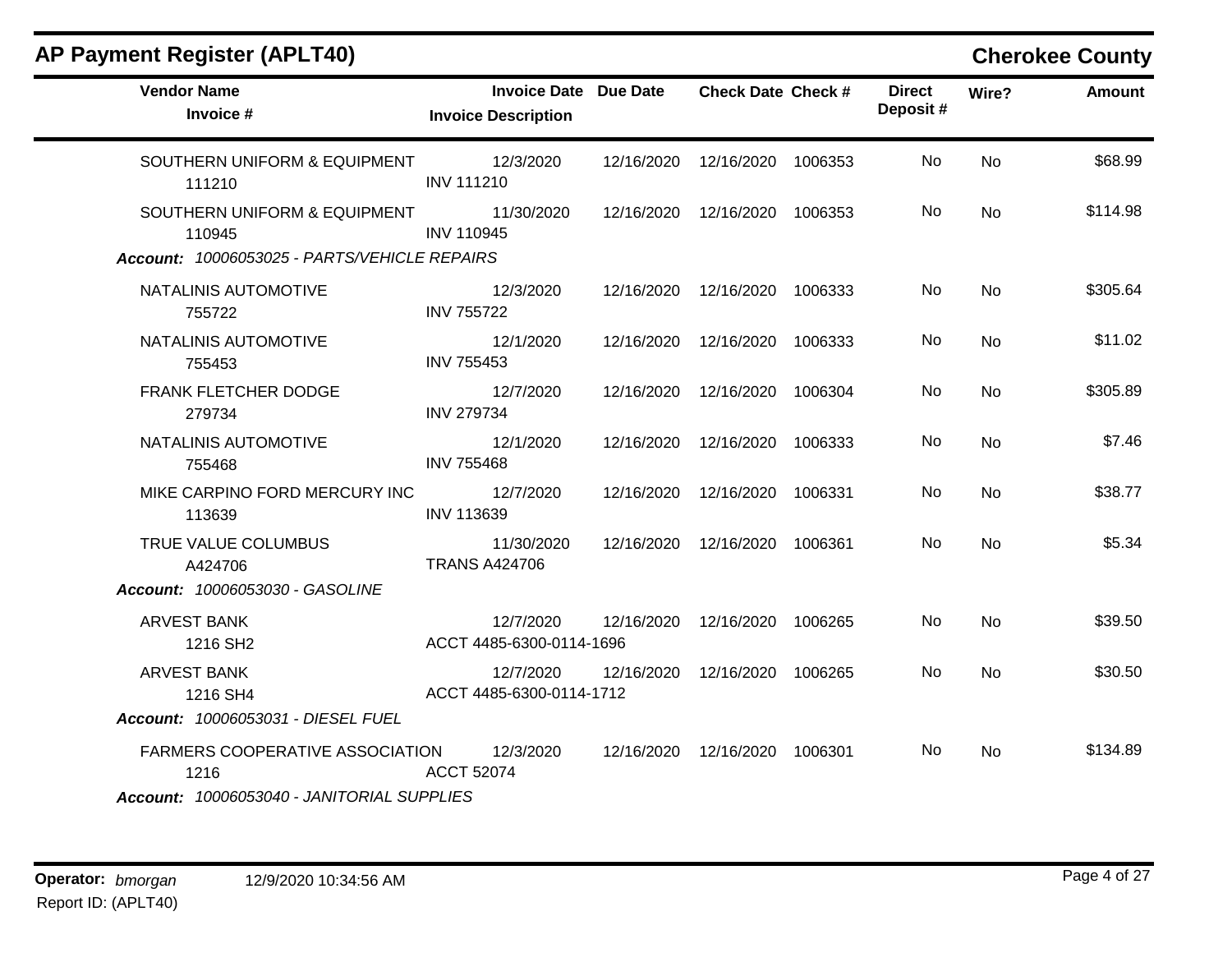| <b>AP Payment Register (APLT40)</b>                                                    |                                        |                              |                                 |         |                           |                | <b>Cherokee County</b> |
|----------------------------------------------------------------------------------------|----------------------------------------|------------------------------|---------------------------------|---------|---------------------------|----------------|------------------------|
| <b>Vendor Name</b><br>Invoice #                                                        | <b>Invoice Description</b>             | <b>Invoice Date Due Date</b> | <b>Check Date Check #</b>       |         | <b>Direct</b><br>Deposit# | Wire?          | Amount                 |
| <b>HENRY KRAFT INC</b><br>314502                                                       | 12/7/2020<br><b>INV 314502</b>         | 12/16/2020                   | 12/16/2020                      | 1006310 | No                        | <b>No</b>      | \$705.36               |
| <b>HENRY KRAFT INC</b><br>313852<br>Account: 10006053068 - OTHER COMMODITIES           | 11/30/2020<br>INV 313852               |                              | 12/16/2020  12/16/2020  1006310 |         | No                        | No.            | \$1,111.56             |
| ARVEST BANK<br>1216 SH<br>Account: 10006053071 - COMMUNICATIONS                        | 12/7/2020<br>ACCT 4485-6300-0114-1605  |                              | 12/16/2020 12/16/2020 1006265   |         | No                        | <b>No</b>      | \$43.75                |
| BROOKS-JEFFREY MARKETING, INC<br>196295<br>Account: 10006053072 - GAS, ELECTRIC, WATER | 11/30/2020<br><b>INV 196295</b>        |                              | 12/16/2020  12/16/2020  1006270 |         | No.                       | <b>No</b>      | \$220.00               |
| <b>CITY OF COLUMBUS</b><br>1216 SH                                                     | 11/30/2020<br>ACCT 09-52410-01         |                              | 12/16/2020  12/16/2020  1006282 |         | No.                       | No             | \$120.00               |
| PRO SOLUTIONS, LLC<br>202010100                                                        | 11/30/2020<br>INV 2020-10-100          |                              | 12/16/2020  12/16/2020  1006340 |         | No                        | <b>No</b>      | \$217.92               |
| <b>KANSAS GAS SERVICE</b><br>1216 SH                                                   | 12/7/2020<br>ACCT 510401545 1674911 36 | 12/16/2020                   | 12/16/2020                      | 1006318 | No.                       | <b>No</b>      | \$349.64               |
| SERVICE RECYCLING, LLC<br>R3412<br>Account: 10006053073 - TRANSPORTATION               | 12/7/2020<br><b>INV R3412</b>          |                              | 12/16/2020  12/16/2020  1006350 |         | No.                       | No             | \$45.00                |
| <b>ARVEST BANK</b><br>1216 SH <sub>2</sub>                                             | 12/7/2020<br>ACCT 4485-6300-0114-1696  |                              | 12/16/2020  12/16/2020  1006265 |         | No.                       | <b>No</b>      | \$66.39                |
| Account: 10006053074 - TELEPHONE BILLS                                                 |                                        |                              |                                 |         |                           |                |                        |
| <b>CENTURYLINK</b><br>1216 SH                                                          | 12/7/2020<br>ACCT 314237715            |                              | 12/16/2020  12/16/2020  1006274 |         | No                        | No             | \$177.52               |
| CRAW-KAN TELEPHONE COOPERATIVE INC<br>1216 SH                                          | 12/7/2020<br><b>ACCT 121787</b>        |                              | 12/16/2020  12/16/2020  1006291 |         | No                        | N <sub>o</sub> | \$5.18                 |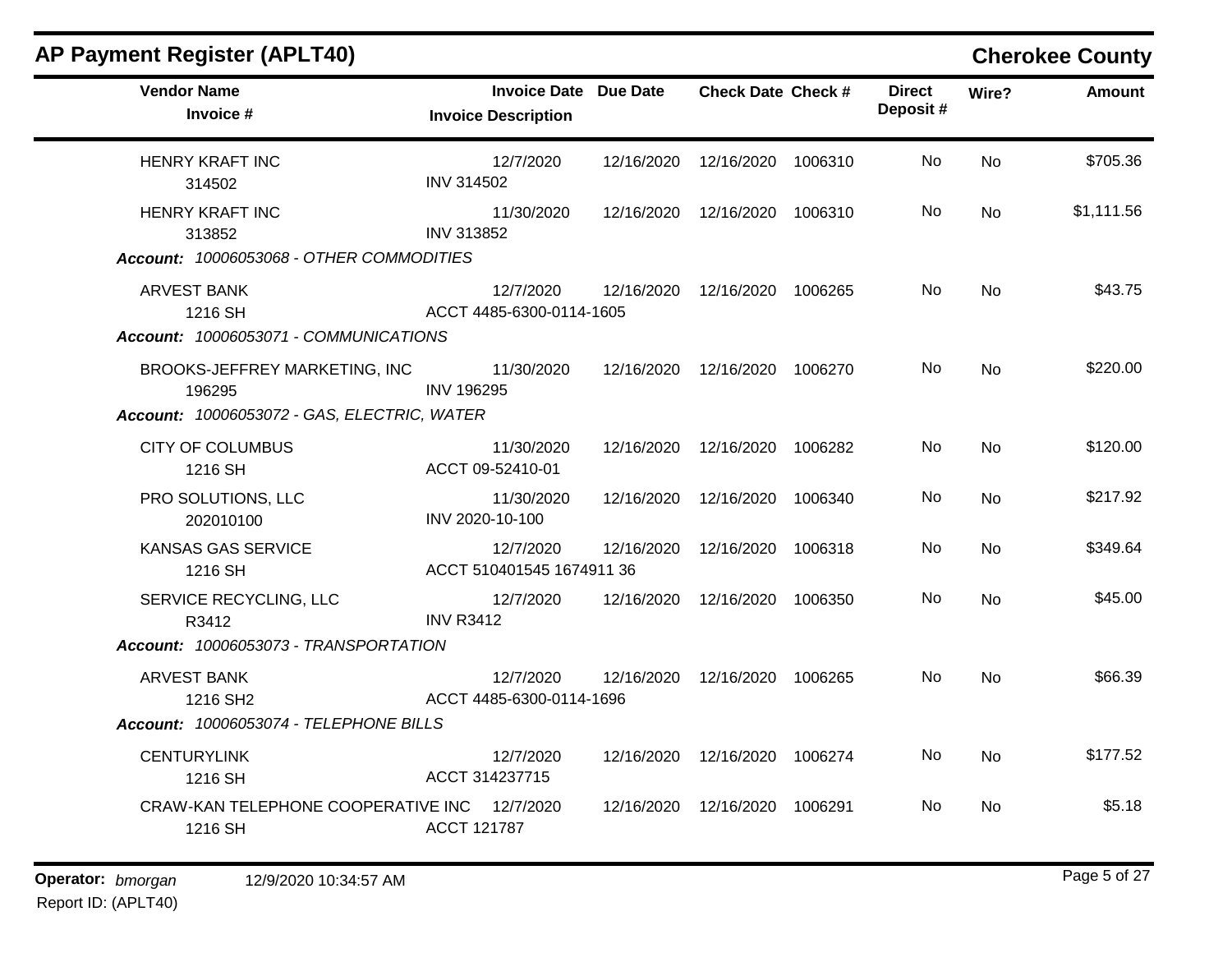| <b>AP Payment Register (APLT40)</b>                                                |                                                            |            |                                 |         |                           |           | <b>Cherokee County</b> |
|------------------------------------------------------------------------------------|------------------------------------------------------------|------------|---------------------------------|---------|---------------------------|-----------|------------------------|
| <b>Vendor Name</b><br>Invoice #                                                    | <b>Invoice Date Due Date</b><br><b>Invoice Description</b> |            | <b>Check Date Check #</b>       |         | <b>Direct</b><br>Deposit# | Wire?     | <b>Amount</b>          |
| AT&T<br>1216<br>Account: 10006053075 - DUES/SUBSCRIPTIONS                          | 12/3/2020<br>ACCT 0305179815001                            |            | 12/16/2020  12/16/2020  1006267 |         | No.                       | <b>No</b> | \$2.58                 |
| KANSAS SHERIFFS ASSOCIATION<br>911<br>Account: 10006053076 - PROFESSIONAL SERVICES | 11/30/2020<br><b>INV 911</b>                               | 12/16/2020 | 12/16/2020 1006320              |         | No                        | <b>No</b> | \$575.00               |
| <b>ARVEST BANK</b><br>1216 SH7                                                     | 12/7/2020<br>ACCT 4485-6380-0022-8604                      | 12/16/2020 | 12/16/2020                      | 1006265 | No                        | <b>No</b> | \$63.66                |
| <b>ARVEST BANK</b><br>1216 SH                                                      | 12/7/2020<br>ACCT 4485-6300-0114-1605                      | 12/16/2020 | 12/16/2020                      | 1006265 | No                        | <b>No</b> | \$3.28                 |
| <b>ONTHECLOCK</b><br>1216                                                          | 12/3/2020<br>ACCT 1-180-612                                | 12/16/2020 | 12/16/2020                      | 1006337 | No                        | <b>No</b> | \$1,263.36             |
| <b>KCAMP</b><br>1216<br>Account: 10006053080 - MAINTENANCE/BLDGS & GROUNDS         | 12/3/2020<br><b>REIMB;LEGAL FEES</b>                       | 12/16/2020 | 12/16/2020                      | 1006321 | No                        | <b>No</b> | \$500.00               |
| <b>CINTAS FIRE PROTECTION</b><br>OD74080427                                        | 12/7/2020<br><b>INV OD74080427</b>                         |            | 12/16/2020  12/16/2020  1006280 |         | No                        | <b>No</b> | \$402.79               |
| <b>CDL ELECTRIC</b><br>W37128                                                      | 11/30/2020<br><b>INV W37128</b>                            | 12/16/2020 | 12/16/2020                      | 1006273 | No                        | <b>No</b> | \$3,568.65             |
| ID WHOLESALER<br>6493707                                                           | 11/30/2020<br><b>INV 6493707</b>                           | 12/16/2020 | 12/16/2020                      | 1006313 | No                        | <b>No</b> | \$367.00               |
| <b>SMC ELECTRIC SUPPLY</b><br>50365596 01                                          | 11/30/2020<br>INV 50365596 01                              | 12/16/2020 | 12/16/2020                      | 1006351 | No.                       | No        | \$190.91               |
| <b>SMC ELECTRIC SUPPLY</b><br>50365596.02                                          | 12/7/2020<br>INV 50365596.02                               | 12/16/2020 | 12/16/2020                      | 1006351 | No                        | No        | \$273.02               |
| ALLIED REFRIGERATION, INC<br>091318                                                | 12/7/2020<br><b>INV 091318</b>                             | 12/16/2020 | 12/16/2020                      | 1006263 | No.                       | <b>No</b> | \$268.00               |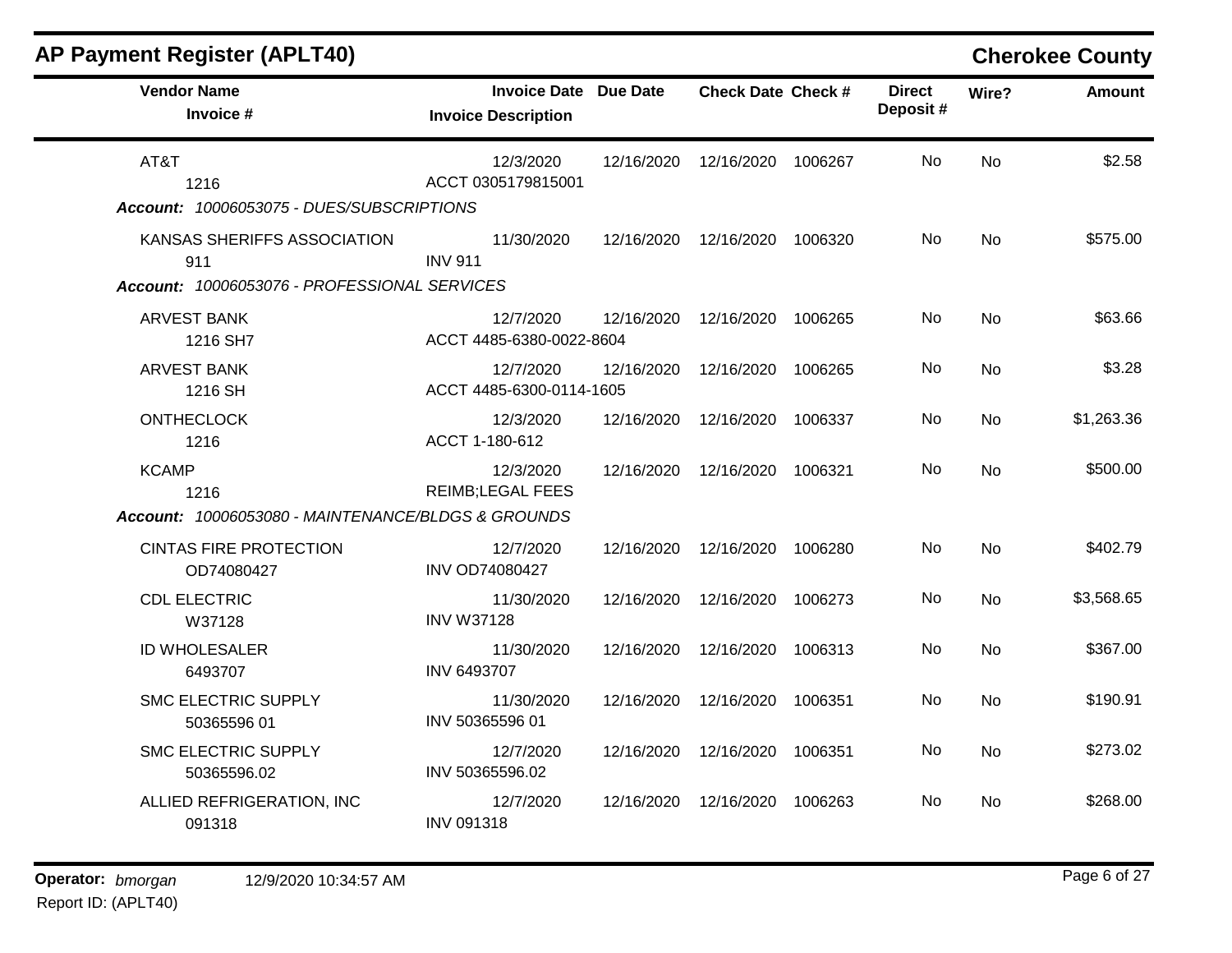| <b>AP Payment Register (APLT40)</b>                                                           |                                                            |                                 |         |                           |           | <b>Cherokee County</b> |
|-----------------------------------------------------------------------------------------------|------------------------------------------------------------|---------------------------------|---------|---------------------------|-----------|------------------------|
| <b>Vendor Name</b><br>Invoice #                                                               | <b>Invoice Date Due Date</b><br><b>Invoice Description</b> | <b>Check Date Check #</b>       |         | <b>Direct</b><br>Deposit# | Wire?     | Amount                 |
| <b>ARVEST BANK</b><br>1216 SH3                                                                | 12/7/2020<br>ACCT 4485-6300-0114-1704                      | 12/16/2020  12/16/2020  1006265 |         | No.                       | No        | \$29.28                |
| MID AMERICA PEST CONTROL, LLC<br>1872<br>Account: 10006053088 - CLASSES/TRAINING FEES         | 11/30/2020<br><b>INV 1872</b>                              | 12/16/2020  12/16/2020  1006330 |         | No                        | <b>No</b> | \$62.62                |
| ARVEST BANK<br>1216 SH6<br><b>Account: 10006053299 - S.P.A.R.K Planning</b>                   | 12/7/2020<br>ACCT 4485-6300-0114-1746                      | 12/16/2020 12/16/2020 1006265   |         | No                        | No        | \$385.25               |
| <b>ARVEST BANK</b><br>1216 SH7                                                                | 12/7/2020<br>ACCT 4485-6380-0022-8604                      | 12/16/2020 12/16/2020 1006265   |         | No                        | <b>No</b> | \$2,141.09             |
| SYNCB/NEWEGG<br>1303093901                                                                    | 12/2/2020<br>INV 1303093901                                | 12/16/2020  12/16/2020          | 1006356 | No                        | No        | \$369.99               |
| <b>CDL ELECTRIC</b><br>W37149                                                                 | 11/30/2020<br><b>INV W37149</b>                            | 12/16/2020  12/16/2020  1006273 |         | No.                       | No        | \$14,365.61            |
| J AND B MEDICAL SUPPLY<br>1216<br>Account: 10006053732 - INMATE FOOD                          | 11/30/2020<br><b>INV BATTERY PACK</b>                      | 12/16/2020 12/16/2020 1006314   |         | No                        | <b>No</b> | \$3,471.86             |
| CONSOLIDATED CORRECTIONAL FOOD SE<br>19112520<br>Account: 10006053737 - INMATE PERSONAL ITEMS | 12/2/2020<br>INV 19112520                                  | 12/16/2020 12/16/2020 1006288   |         | No.                       | No        | \$11,984.72            |
| <b>TURNKEY CORRECTIONS</b><br>10013432                                                        | 12/7/2020<br>INV 10013432                                  | 12/16/2020 12/16/2020 1006362   |         | No                        | <b>No</b> | \$377.24               |
| <b>TURNKEY CORRECTIONS</b><br>10013962                                                        | 12/7/2020<br>INV 10013962                                  | 12/16/2020  12/16/2020          | 1006362 | No.                       | No        | \$16.00                |
| <b>CHARM-TEX INC</b><br>1807                                                                  | 11/30/2020<br><b>ORDER 1807</b>                            | 12/16/2020  12/16/2020  1006276 |         | No.                       | No        | \$81.34                |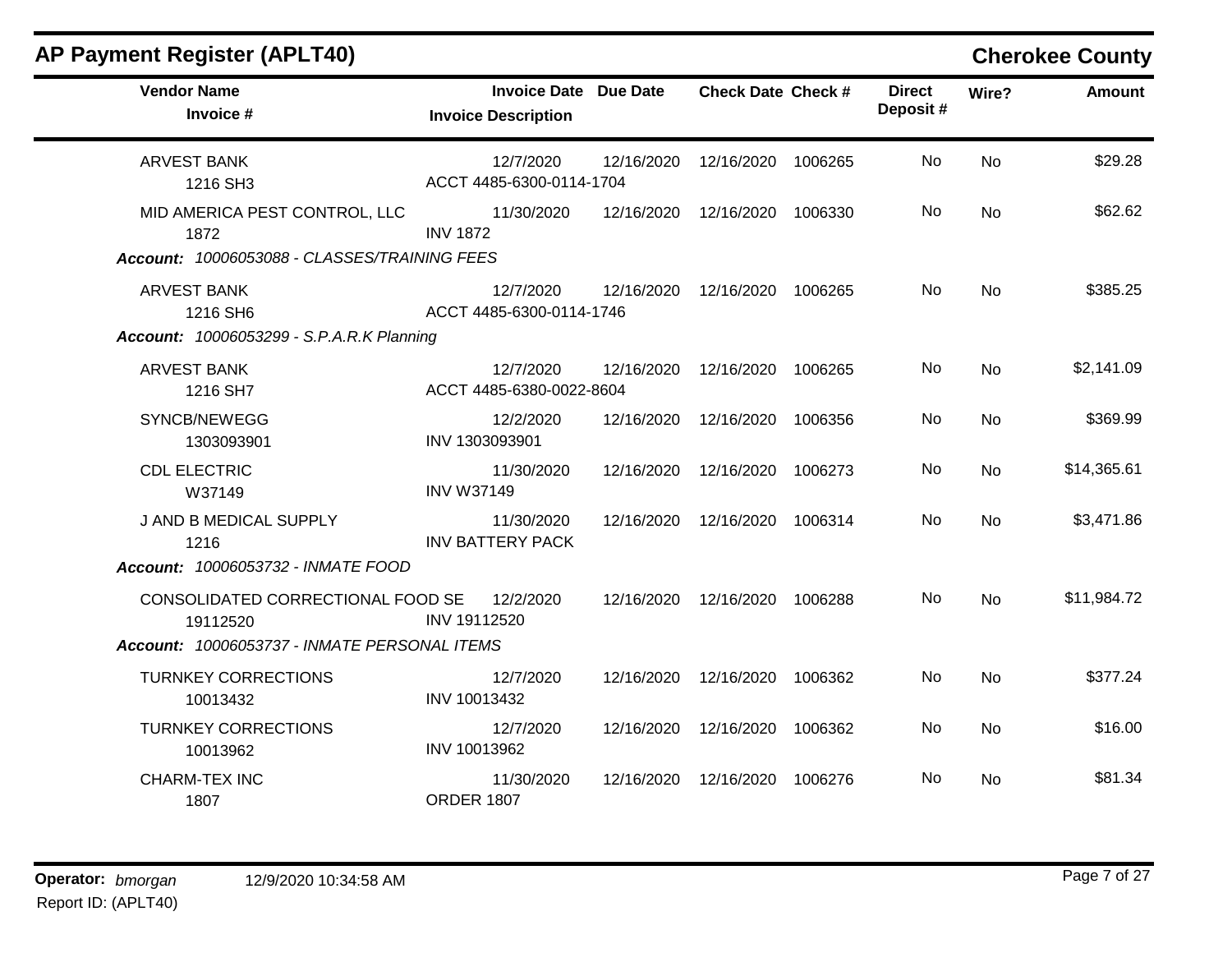m.

| <b>Vendor Name</b><br>Invoice #                   | <b>Invoice Date Due Date</b><br><b>Invoice Description</b> | <b>Check Date Check #</b> | <b>Direct</b><br>Deposit# | <b>Amount</b><br>Wire? |  |
|---------------------------------------------------|------------------------------------------------------------|---------------------------|---------------------------|------------------------|--|
| <b>TURNKEY CORRECTIONS</b><br>10013541            | 12/7/2020<br>12/16/2020<br>INV 10013541                    | 12/16/2020<br>1006362     | No                        | \$20.18<br><b>No</b>   |  |
| <b>TURNKEY CORRECTIONS</b><br>10013320            | 12/7/2020<br>12/16/2020<br>INV 10013320                    | 12/16/2020 1006362        | No                        | \$2,253.05<br>No       |  |
| <b>ARVEST BANK</b><br>1216 SH <sub>2</sub>        | 12/7/2020<br>12/16/2020<br>ACCT 4485-6300-0114-1696        | 12/16/2020<br>1006265     | No                        | \$64.80<br>No          |  |
| Account: 10006053786 - INMATE MEDICAL             |                                                            |                           |                           |                        |  |
| <b>MERCY COLUMBUS</b><br>1216 SH5                 | 12/3/2020<br>12/16/2020<br>NEGOT. RATE/JP1564752660        | 12/16/2020<br>1006328     | No                        | \$55.24<br>No          |  |
| MCKESSON MEDICAL-SURGICAL<br>15583720             | 11/30/2020<br>12/16/2020<br>INV 15583720                   | 12/16/2020<br>1006326     | No.                       | \$15.80<br>No          |  |
| MCKESSON MEDICAL-SURGICAL<br>15604599             | 11/30/2020<br>12/16/2020<br>INV 15604599                   | 12/16/2020<br>1006326     | No                        | \$18.30<br><b>No</b>   |  |
| VIA CHRISTI HOSPITAL PITT<br>1216 SH <sub>2</sub> | 12/3/2020<br>12/16/2020<br>NEGOT. RATE/VAN32145            | 12/16/2020<br>1006365     | No                        | \$282.86<br><b>No</b>  |  |
| <b>VIA CHRISTI HOSPITAL PITT</b><br>1216 SH1      | 12/3/2020<br>12/16/2020<br>NEGOT. RATE/VAN80156            | 12/16/2020<br>1006365     | No                        | \$43.61<br>No          |  |
| <b>VIA CHRISTI HOSPITAL PITT</b><br>1216          | 12/3/2020<br>12/16/2020<br>NEGOT. RATE/VAN84863            | 12/16/2020<br>1006365     | No.                       | \$5,696.53<br>No       |  |
| VIA CHRISTI HOSPITAL PITT<br>1216 SH              | 12/3/2020<br>12/16/2020<br>NEGOT. RATE/4040028988          | 12/16/2020<br>1006365     | No                        | \$361.42<br>No         |  |
| <b>WELLPATH LLC</b><br>0073758                    | 12/3/2020<br>12/16/2020<br><b>INV 0073758</b>              | 12/16/2020<br>1006369     | No                        | \$198.00<br>No         |  |
| <b>MERCY COLUMBUS</b><br>1216 SH1                 | 12/3/2020<br>12/16/2020<br>NEGOT. RATE 220-517318-00       | 12/16/2020<br>1006328     | No                        | \$29.24<br><b>No</b>   |  |
| <b>MERCY COLUMBUS</b><br>1216 SH2                 | 12/3/2020<br>12/16/2020<br>NEGOT. RATE/9400004425501       | 12/16/2020<br>1006328     | No                        | \$26.24<br>No          |  |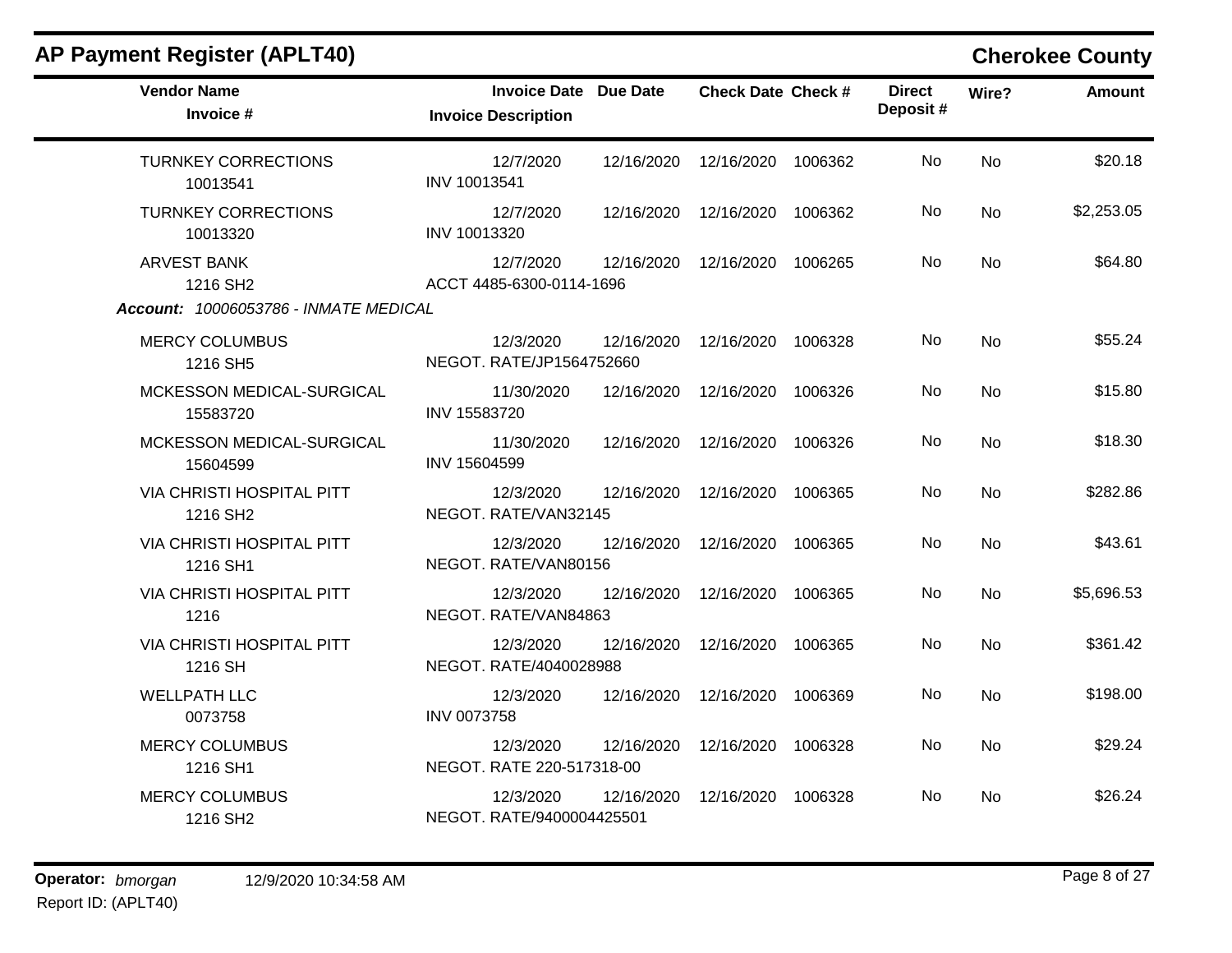| <b>Vendor Name</b><br>Invoice #                 | <b>Invoice Date Due Date</b><br><b>Invoice Description</b> |            | <b>Check Date Check #</b> |         | <b>Direct</b><br>Deposit# | Wire?     | <b>Amount</b> |
|-------------------------------------------------|------------------------------------------------------------|------------|---------------------------|---------|---------------------------|-----------|---------------|
| <b>MERCY COLUMBUS</b><br>1216                   | 12/3/2020<br>ACCT 9400004416300/NEGOT RATE                 | 12/16/2020 | 12/16/2020                | 1006328 | No                        | <b>No</b> | \$519.23      |
| <b>MERCY COLUMBUS</b><br>1216 SH4               | 12/3/2020<br>NEGOT. RATE/9400004394600                     | 12/16/2020 | 12/16/2020                | 1006328 | No                        | <b>No</b> | \$345.02      |
| <b>MERCY COLUMBUS</b><br>1216 SH3               | 12/3/2020<br>NEGOT. RATE/9400004394601                     | 12/16/2020 | 12/16/2020                | 1006328 | No                        | <b>No</b> | \$109.85      |
| <b>MERCY COLUMBUS</b><br>1216 SH                | 12/3/2020<br>ACCT 940004416301/NEGOT RATE                  | 12/16/2020 | 12/16/2020                | 1006328 | No                        | <b>No</b> | \$109.85      |
| DIRECT BENEFIT SOLUTIONS<br>2019493             | 11/30/2020<br>INV 2019-493                                 | 12/16/2020 | 12/16/2020                | 1006295 | No                        | <b>No</b> | \$1,931.83    |
| <b>BTX KS INC</b><br>3228113020                 | 12/3/2020<br>INV 3228113020                                | 12/16/2020 | 12/16/2020                | 1006271 | No.                       | <b>No</b> | \$225.00      |
| <b>Subtotal for Department: 060:</b>            |                                                            |            |                           |         |                           |           |               |
| 070<br><b>DISTRICT COURT</b><br>Dept:           |                                                            |            |                           |         |                           |           | \$60,425.49   |
| Account: 10007053021 - PRINTING/OFFICE SUPPLIES |                                                            |            |                           |         |                           |           |               |
| ETTINGER'S OFFICE SUPPLY<br>5341490             | 12/7/2020<br>INV 5341490                                   | 12/16/2020 | 12/16/2020                | 1006300 | No                        | <b>No</b> | \$226.86      |
| Account: 10007053299 - S.P.A.R.K Planning       |                                                            |            |                           |         |                           |           |               |
| THINK, LLC<br>1187                              | 12/7/2020<br><b>INV 1187</b>                               | 12/16/2020 | 12/16/2020                | 1006359 | No                        | <b>No</b> | \$1,315.00    |
| <b>Subtotal for Department: 070:</b>            |                                                            |            |                           |         |                           |           |               |
|                                                 |                                                            |            |                           |         |                           |           | \$1,541.86    |
| <b>COURTHOUSE</b><br>080<br>Dept:               |                                                            |            |                           |         |                           |           |               |
| Account: 10008053021 - PRINTING/OFFICE SUPPLIES |                                                            |            |                           |         |                           |           |               |
| <b>HEATHER SAPP</b><br>1216                     | 12/2/2020<br><b>REIMBURSEMENT</b>                          | 12/16/2020 | 12/16/2020                | 1006309 | No                        | <b>No</b> | \$68.14       |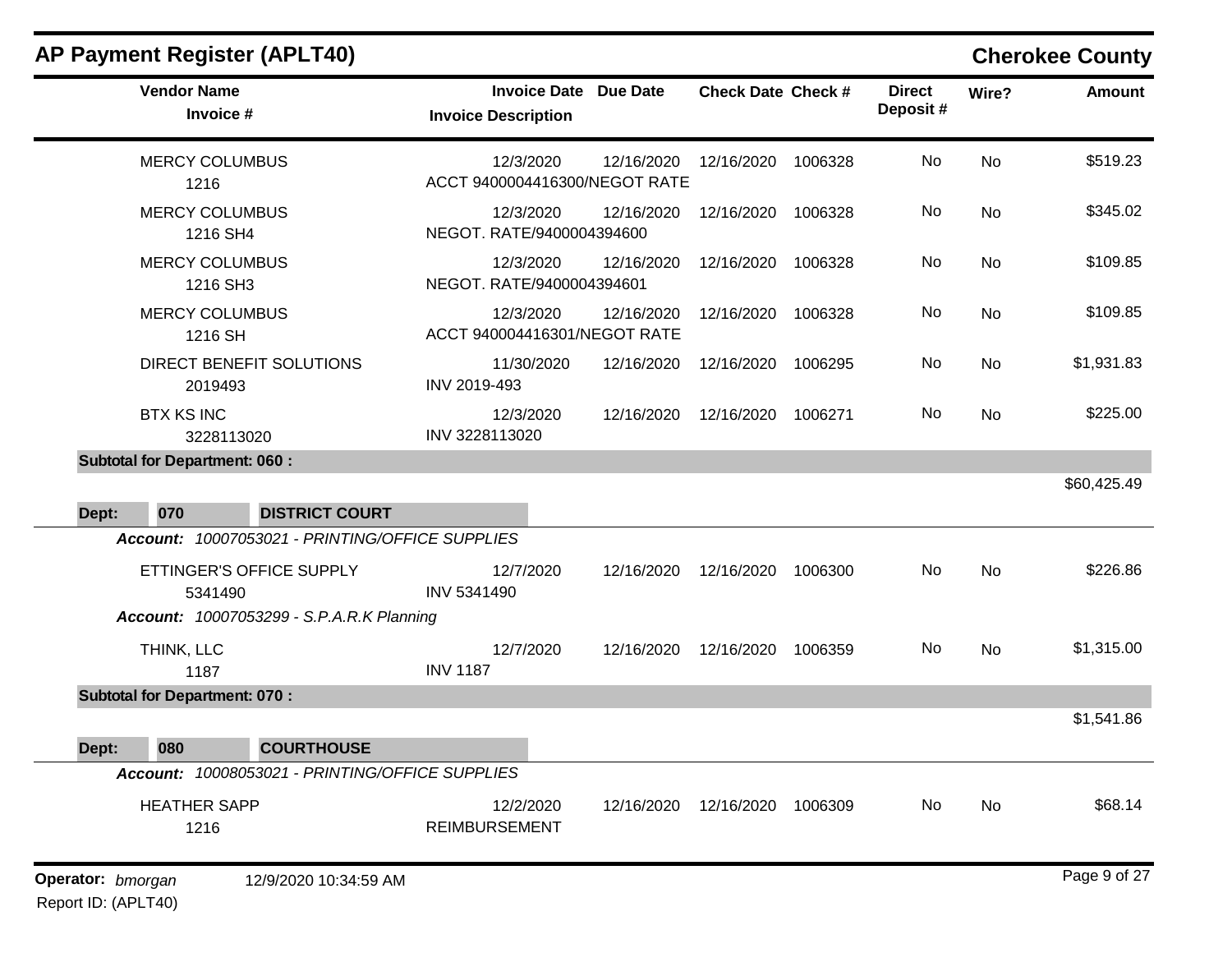| <b>AP Payment Register (APLT40)</b>                                                       |                                                            |            |                                 |         |                           |           | <b>Cherokee County</b> |
|-------------------------------------------------------------------------------------------|------------------------------------------------------------|------------|---------------------------------|---------|---------------------------|-----------|------------------------|
| <b>Vendor Name</b><br>Invoice #                                                           | <b>Invoice Date Due Date</b><br><b>Invoice Description</b> |            | <b>Check Date Check #</b>       |         | <b>Direct</b><br>Deposit# | Wire?     | <b>Amount</b>          |
| Account: 10008053040 - JANITORIAL SUPPLIES                                                |                                                            |            |                                 |         |                           |           |                        |
| <b>CINTAS #459</b><br>4069025179                                                          | 12/3/2020<br>INV 4069025179                                | 12/16/2020 | 12/16/2020 1006278              |         | No                        | No        | \$58.26                |
| ETTINGER'S OFFICE SUPPLY<br>5344230                                                       | 12/3/2020<br>INV 5344230                                   | 12/16/2020 | 12/16/2020                      | 1006300 | No                        | No        | \$80.94                |
| <b>CINTAS #459</b><br>4068309152                                                          | 11/30/2020<br>INV 4068309152                               | 12/16/2020 | 12/16/2020                      | 1006278 | No                        | <b>No</b> | \$58.26                |
| Account: 10008053042 - BREAKROOM SUPPLIES                                                 |                                                            |            |                                 |         |                           |           |                        |
| <b>CULLIGAN OF JOPLIN</b><br>179444                                                       | 12/8/2020<br><b>INV 179444</b>                             |            | 12/16/2020  12/16/2020  1006293 |         | No.                       | No        | \$6.50                 |
| <b>CULLIGAN OF JOPLIN</b><br>177655                                                       | 12/8/2020<br><b>INV 177655</b>                             | 12/16/2020 | 12/16/2020                      | 1006293 | No                        | No        | \$6.50                 |
| <b>CULLIGAN OF JOPLIN</b><br>178670                                                       | 12/8/2020<br><b>INV 178670</b>                             | 12/16/2020 | 12/16/2020                      | 1006293 | No.                       | No        | \$13.40                |
| <b>CULLIGAN OF JOPLIN</b><br>176782                                                       | 12/8/2020<br>Inv 176782                                    | 12/16/2020 | 12/16/2020                      | 1006293 | No                        | No        | \$13.40                |
| <b>CULLIGAN OF JOPLIN</b><br>175737 CH                                                    | 12/8/2020<br><b>INV 175737</b>                             | 12/16/2020 | 12/16/2020                      | 1006293 | No.                       | No        | \$6.50                 |
| <b>CULLIGAN OF JOPLIN</b><br>174971 CH                                                    | 12/8/2020<br>INV 90642583                                  | 12/16/2020 | 12/16/2020                      | 1006293 | No                        | <b>No</b> | \$19.60                |
| Account: 10008053072 - GAS, ELECTRIC, WATER                                               |                                                            |            |                                 |         |                           |           |                        |
| <b>KANSAS GAS SERVICE</b><br>1216 CH<br>Account: 10008053078 - LEGAL PRINTING/ADVERTISING | 12/7/2020<br>ACCT 510241094 1188724 27                     | 12/16/2020 | 12/16/2020                      | 1006319 | No                        | <b>No</b> | \$177.20               |
| <b>COLUMBUS NEWS REPORT</b><br>1216                                                       | 12/2/2020<br><b>VETERANS DAY AD</b>                        | 12/16/2020 | 12/16/2020                      | 1006286 | No.                       | No.       | \$300.00               |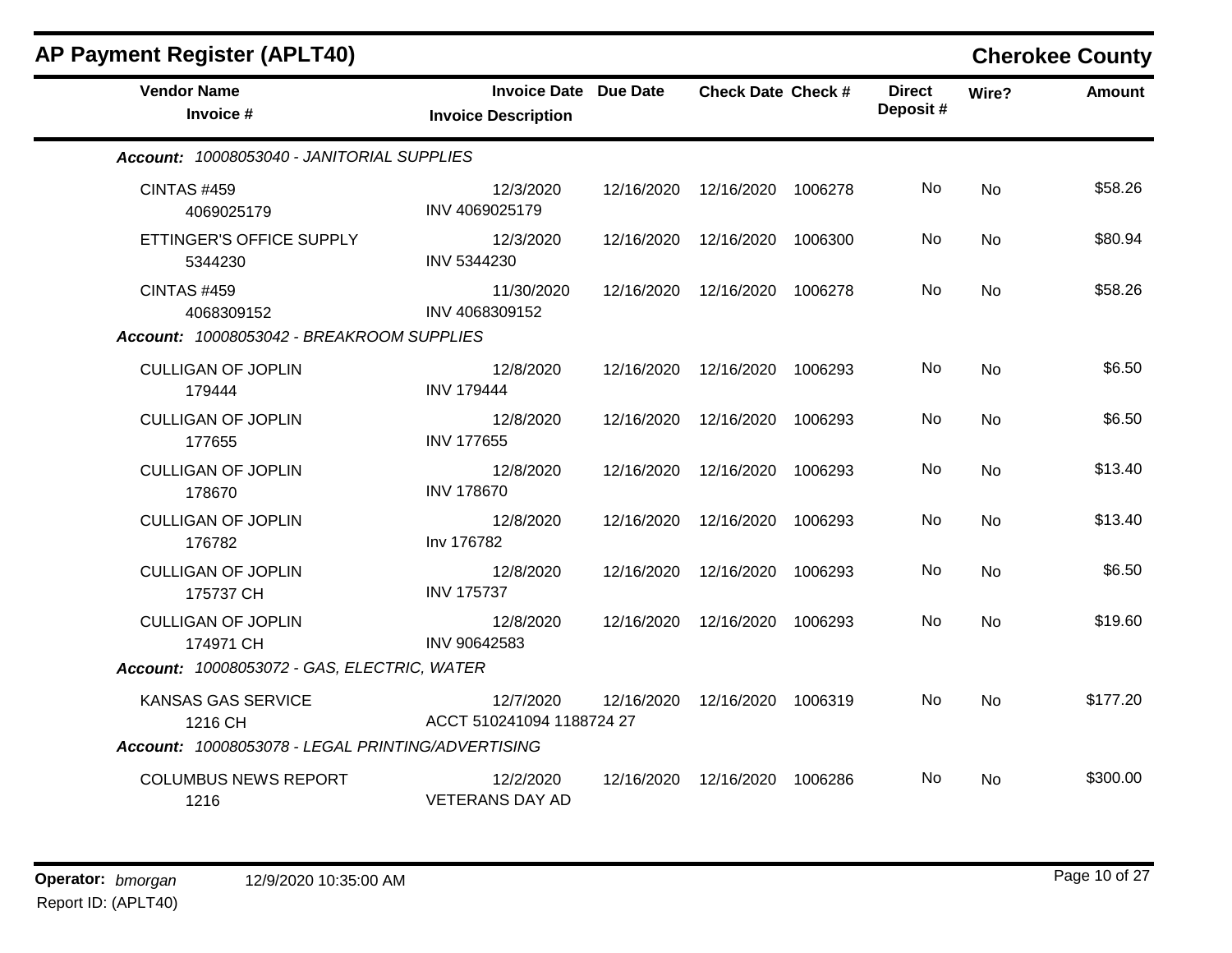| <b>Vendor Name</b><br>Invoice #                    | <b>Invoice Date Due Date</b><br><b>Invoice Description</b>        |            | <b>Check Date Check #</b>       | <b>Direct</b><br>Deposit# | Wire?     | <b>Amount</b> |
|----------------------------------------------------|-------------------------------------------------------------------|------------|---------------------------------|---------------------------|-----------|---------------|
| <b>COLUMBUS NEWS REPORT</b><br>1137                | 12/7/2020<br>LEGAL NOTICES/QTR REPORT, TAX YEAR LEVIES            |            | 12/16/2020  12/16/2020  1006286 | No                        | <b>No</b> | \$228.00      |
| Account: 10008053080 - MAINTENANCE/BLDGS & GROUNDS |                                                                   |            |                                 |                           |           |               |
| QUALITY PEST CONTROL INC<br>1216                   | 12/2/2020<br><b>MONTHLY SPRAY</b>                                 |            | 12/16/2020 12/16/2020 1006343   | No.                       | <b>No</b> | \$50.00       |
| <b>KONE INC</b><br>959730003                       | 11/30/2020<br>INV 959730003                                       |            | 12/16/2020  12/16/2020  1006324 | No                        | No        | \$1,407.60    |
| Account: 10008053089 - OTHER CONTRACTUAL           |                                                                   |            |                                 |                           |           |               |
| <b>KENNETH E MAXTON</b><br>1216                    | 12/1/2020<br><b>CORONER BILLING</b>                               |            | 12/16/2020  12/16/2020  1006323 | No                        | <b>No</b> | \$480.00      |
| FEDERAL PROTECTION INC<br>0652970                  | 11/30/2020<br>INV 0652970                                         |            | 12/16/2020  12/16/2020  1006302 | No                        | <b>No</b> | \$143.12      |
| FEDERAL PROTECTION INC<br>0653157                  | 11/30/2020<br>INV 0653157                                         | 12/16/2020 | 12/16/2020 1006302              | No                        | <b>No</b> | \$33.19       |
| VIA CHRISTI HOSPITAL PITT<br>1703                  | 12/8/2020<br><b>INV 1703</b>                                      |            | 12/16/2020  12/16/2020  1006365 | No                        | <b>No</b> | \$350.00      |
| <b>CRAWFORD COUNTY CLERK</b><br>1216               | 12/7/2020<br>DISTRICT CORONER'S SALARY/CHEROKEE CO, NOVEMBER 2020 |            | 12/16/2020  12/16/2020  1006290 | No.                       | <b>No</b> | \$903.34      |
| VIA CHRISTI HOSPITAL PITT<br>0001702               | 12/8/2020<br><b>INV 1702</b>                                      |            | 12/16/2020 12/16/2020 1006365   | No.                       | <b>No</b> | \$350.00      |
| QUALITY PEST CONTROL INC<br>1216 CH                | 12/7/2020<br><b>MONTHLY SPRAY</b>                                 |            | 12/16/2020  12/16/2020  1006344 | No.                       | <b>No</b> | \$50.00       |
| <b>Account: 10008053299 - S.P.A.R.K Planning</b>   |                                                                   |            |                                 |                           |           |               |
| <b>HENRY KRAFT INC</b><br>314501                   | 12/7/2020<br><b>INV 314501</b>                                    |            | 12/16/2020  12/16/2020  1006311 | No.                       | <b>No</b> | \$154.25      |
| <b>B.E.S.T. PLUMBING &amp; HEATING INC.</b><br>797 | 12/8/2020<br>INV 1172033                                          |            | 12/16/2020  12/16/2020  1006269 | No.                       | <b>No</b> | \$2,195.04    |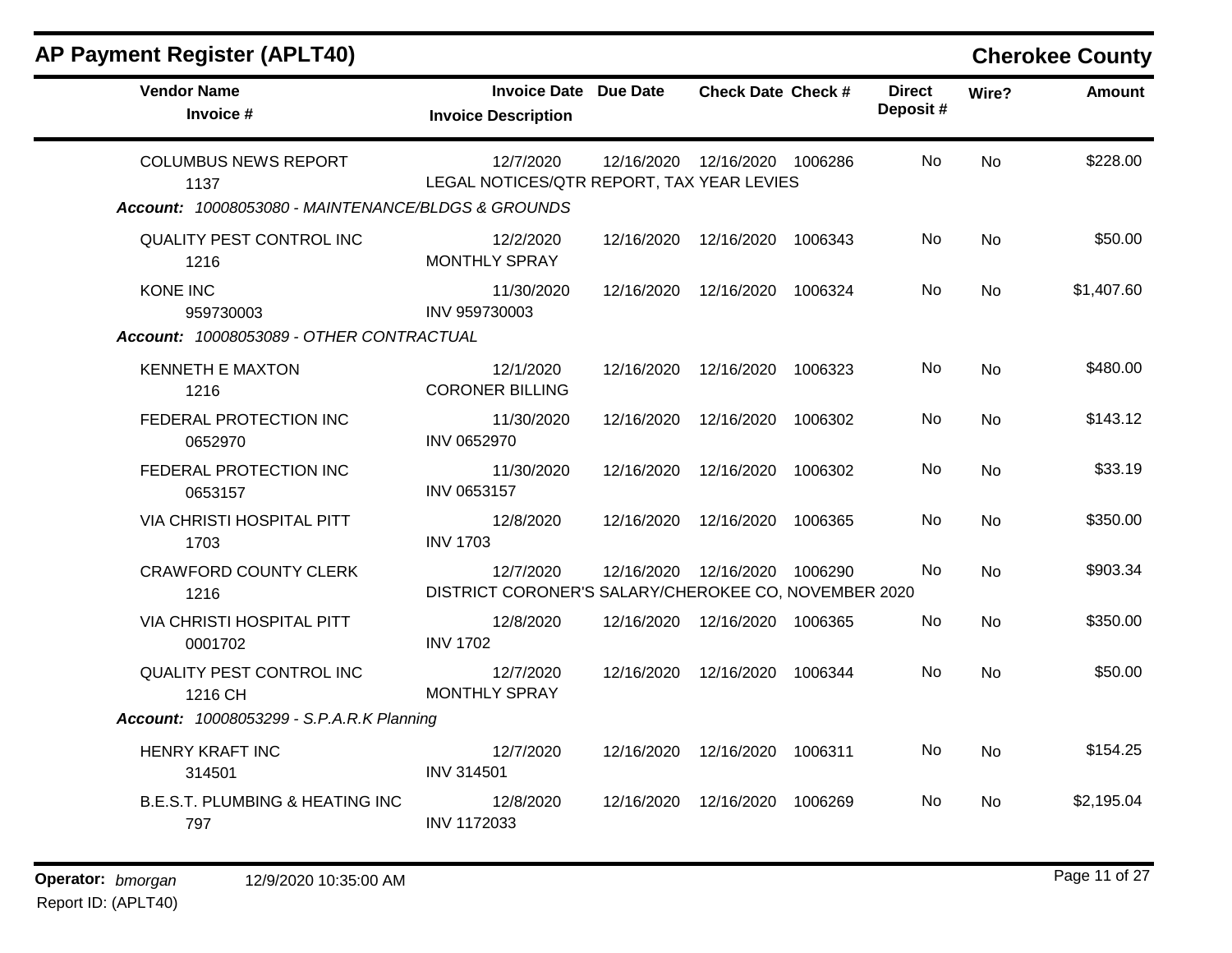| <b>AP Payment Register (APLT40)</b>              |                   |                                                            |            |                                 |         |                           |           | <b>Cherokee County</b> |
|--------------------------------------------------|-------------------|------------------------------------------------------------|------------|---------------------------------|---------|---------------------------|-----------|------------------------|
| <b>Vendor Name</b><br>Invoice #                  |                   | <b>Invoice Date Due Date</b><br><b>Invoice Description</b> |            | <b>Check Date Check #</b>       |         | <b>Direct</b><br>Deposit# | Wire?     | <b>Amount</b>          |
| <b>Subtotal for Department: 080:</b>             |                   |                                                            |            |                                 |         |                           |           | \$7,153.24             |
| Dept:<br>090<br><b>EMERGENCY PREPAREDNESS</b>    |                   |                                                            |            |                                 |         |                           |           |                        |
| Account: 10009053072 - GAS, ELECTRIC, WATER      |                   |                                                            |            |                                 |         |                           |           |                        |
|                                                  |                   |                                                            |            |                                 |         |                           |           |                        |
| HEARTLAND ELECTRIC COOPERATIVE INC<br>1216       | ACCT 50891200     | 12/3/2020                                                  | 12/16/2020 | 12/16/2020                      | 1006308 | No                        | <b>No</b> | \$49.35                |
| EMPIRE DISTRICT ELECTRIC COMPANY<br>1216 EP      | ACCT 122003-60-1  | 11/30/2020                                                 | 12/16/2020 | 12/16/2020                      | 1006298 | No                        | <b>No</b> | \$110.62               |
| <b>Account: 10009053299 - S.P.A.R.K Planning</b> |                   |                                                            |            |                                 |         |                           |           |                        |
| <b>ARVEST BANK</b><br>1216 SH                    |                   | 12/7/2020<br>ACCT 4485-6300-0114-1605                      | 12/16/2020 | 12/16/2020                      | 1006265 | No                        | <b>No</b> | \$107.89               |
| <b>ARVEST BANK</b>                               |                   | 12/7/2020                                                  | 12/16/2020 | 12/16/2020                      | 1006265 | No                        | <b>No</b> | \$28,674.78            |
| 1216 EM                                          |                   | ACCT 4485-6300-0114-1894                                   |            |                                 |         |                           |           |                        |
| <b>ARVEST BANK</b><br>1216 EM1                   |                   | 12/7/2020<br>ACCT 4485-6300-0114-1894                      | 12/16/2020 | 12/16/2020                      | 1006265 | No                        | <b>No</b> | \$69,539.00            |
| JEFFERY DEAN DUNNIC<br>1216                      |                   | 11/30/2020<br>2015 CARGO TRAILER                           | 12/16/2020 | 12/16/2020                      | 1006317 | No                        | <b>No</b> | \$4,800.00             |
| H & K CAMPER SALES INC<br>8228                   | <b>INV 8228</b>   | 12/7/2020                                                  | 12/16/2020 | 12/16/2020                      | 1006307 | No                        | <b>No</b> | \$6,855.26             |
| CAMFIL USA, INC<br>30197938                      | INV 30197938      | 12/7/2020                                                  | 12/16/2020 | 12/16/2020                      | 1006272 | No                        | <b>No</b> | \$11,693.68            |
| <b>JASON ALLISON</b><br>1216                     |                   | 12/7/2020<br>BOX TRAILER, PALLET JACK, PORTABLE STAIRCASE  | 12/16/2020 | 12/16/2020                      | 1006316 | No.                       | <b>No</b> | \$2,050.00             |
| <b>HENRY KRAFT INC</b><br>312029                 | <b>INV 312029</b> | 12/7/2020                                                  |            | 12/16/2020  12/16/2020  1006311 |         | No.                       | <b>No</b> | \$845.99               |
| <b>Subtotal for Department: 090:</b>             |                   |                                                            |            |                                 |         |                           |           |                        |

\$124,726.57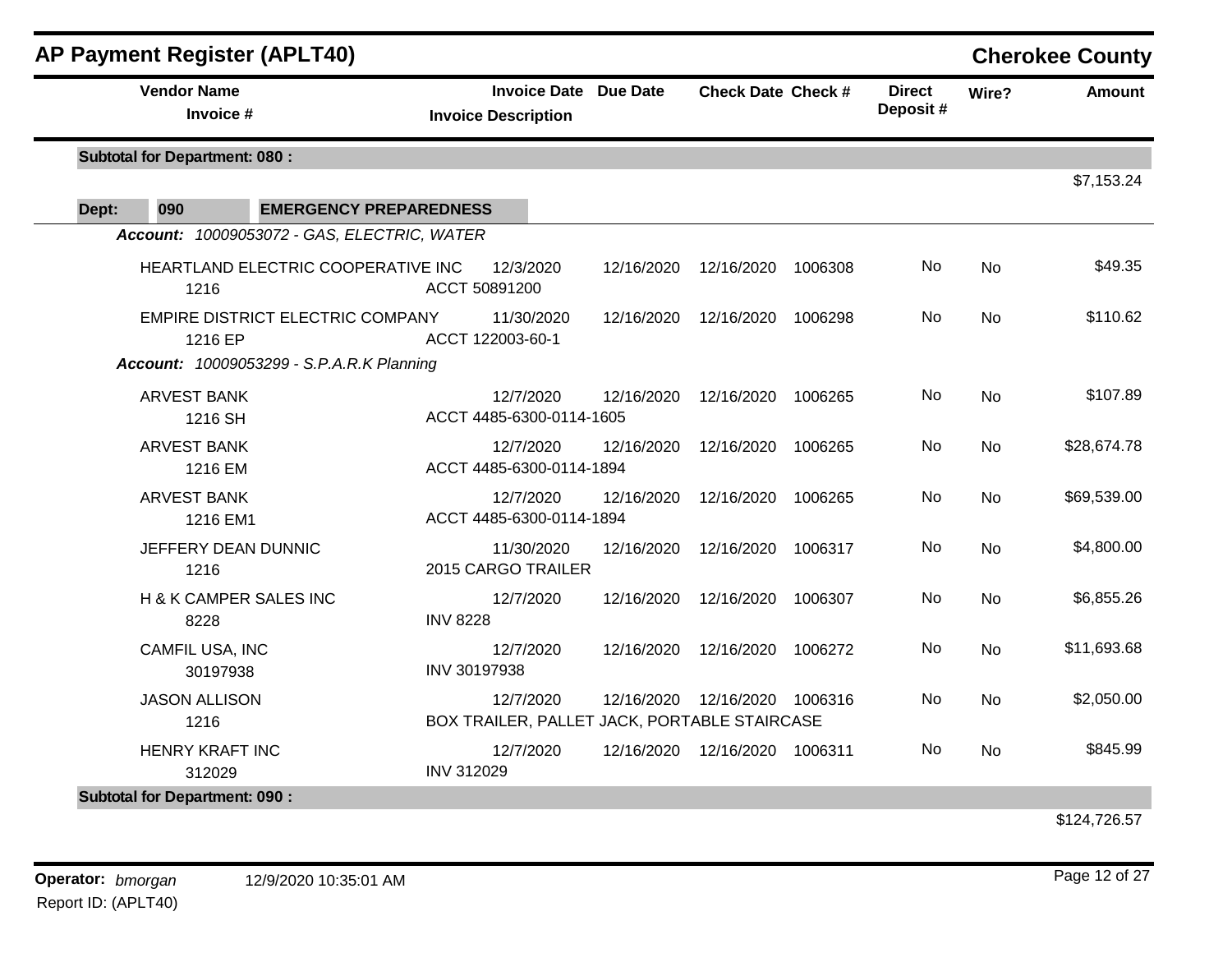|       | <b>AP Payment Register (APLT40)</b>  |                                                 |                            |                     |            |                           |         |                           |           | <b>Cherokee County</b> |
|-------|--------------------------------------|-------------------------------------------------|----------------------------|---------------------|------------|---------------------------|---------|---------------------------|-----------|------------------------|
|       | <b>Vendor Name</b><br>Invoice #      |                                                 | <b>Invoice Description</b> | <b>Invoice Date</b> | Due Date   | <b>Check Date Check #</b> |         | <b>Direct</b><br>Deposit# | Wire?     | <b>Amount</b>          |
| Dept: | 095                                  | <b>HUMAN RESOURCE</b>                           |                            |                     |            |                           |         |                           |           |                        |
|       |                                      | Account: 10009553021 - PRINTING/OFFICE SUPPLIES |                            |                     |            |                           |         |                           |           |                        |
|       | ETTINGER'S OFFICE SUPPLY<br>5343750  |                                                 | INV 5343750                | 12/3/2020           | 12/16/2020 | 12/16/2020                | 1006300 | No.                       | <b>No</b> | \$235.74               |
|       | ETTINGER'S OFFICE SUPPLY<br>5343790  |                                                 | <b>INV 5343790</b>         | 12/3/2020           | 12/16/2020 | 12/16/2020                | 1006300 | No                        | No        | \$94.27                |
|       | ETTINGER'S OFFICE SUPPLY<br>5344020  |                                                 | INV 5344020                | 12/3/2020           | 12/16/2020 | 12/16/2020                | 1006300 | No.                       | <b>No</b> | \$185.00               |
|       | <b>Subtotal for Department: 095:</b> |                                                 |                            |                     |            |                           |         |                           |           |                        |
| Dept: | 150                                  | <b>COMPUTER PROGRAMMING</b>                     |                            |                     |            |                           |         |                           |           | \$515.01               |
|       |                                      | Account: 10015053089 - OTHER CONTRACTUAL        |                            |                     |            |                           |         |                           |           |                        |
|       | <b>STRONGHOLD DATA</b><br>34354      |                                                 | <b>INV 34354</b>           | 12/1/2020           | 12/16/2020 | 12/16/2020                | 1006354 | No.                       | No        | \$4,884.90             |
|       | <b>Subtotal for Department: 150:</b> |                                                 |                            |                     |            |                           |         |                           |           |                        |
| Dept: | 190                                  | 911 MAPPING                                     |                            |                     |            |                           |         |                           |           | \$4,884.90             |
|       |                                      | Account: 10019053028 - COMPUTER SUPPLIES        |                            |                     |            |                           |         |                           |           |                        |
|       | <b>STRONGHOLD DATA</b><br>34493      |                                                 | <b>INV 34493</b>           | 12/7/2020           | 12/16/2020 | 12/16/2020                | 1006354 | No                        | <b>No</b> | \$587.49               |
|       | <b>Subtotal for Department: 190:</b> |                                                 |                            |                     |            |                           |         |                           |           |                        |
| Dept: | 500                                  | <b>SOLID WASTE RECYCLING</b>                    |                            |                     |            |                           |         |                           |           | \$587.49               |
|       |                                      | Account: 10050053502 - SOLID WASTE EXPENSES     |                            |                     |            |                           |         |                           |           |                        |
|       | 11282020C                            | SOUTHEAST KANSAS RECYCLING, INC                 | <b>INV 11282020C</b>       | 12/3/2020           | 12/16/2020 | 12/16/2020                | 1006352 | No.                       | <b>No</b> | \$1,200.00             |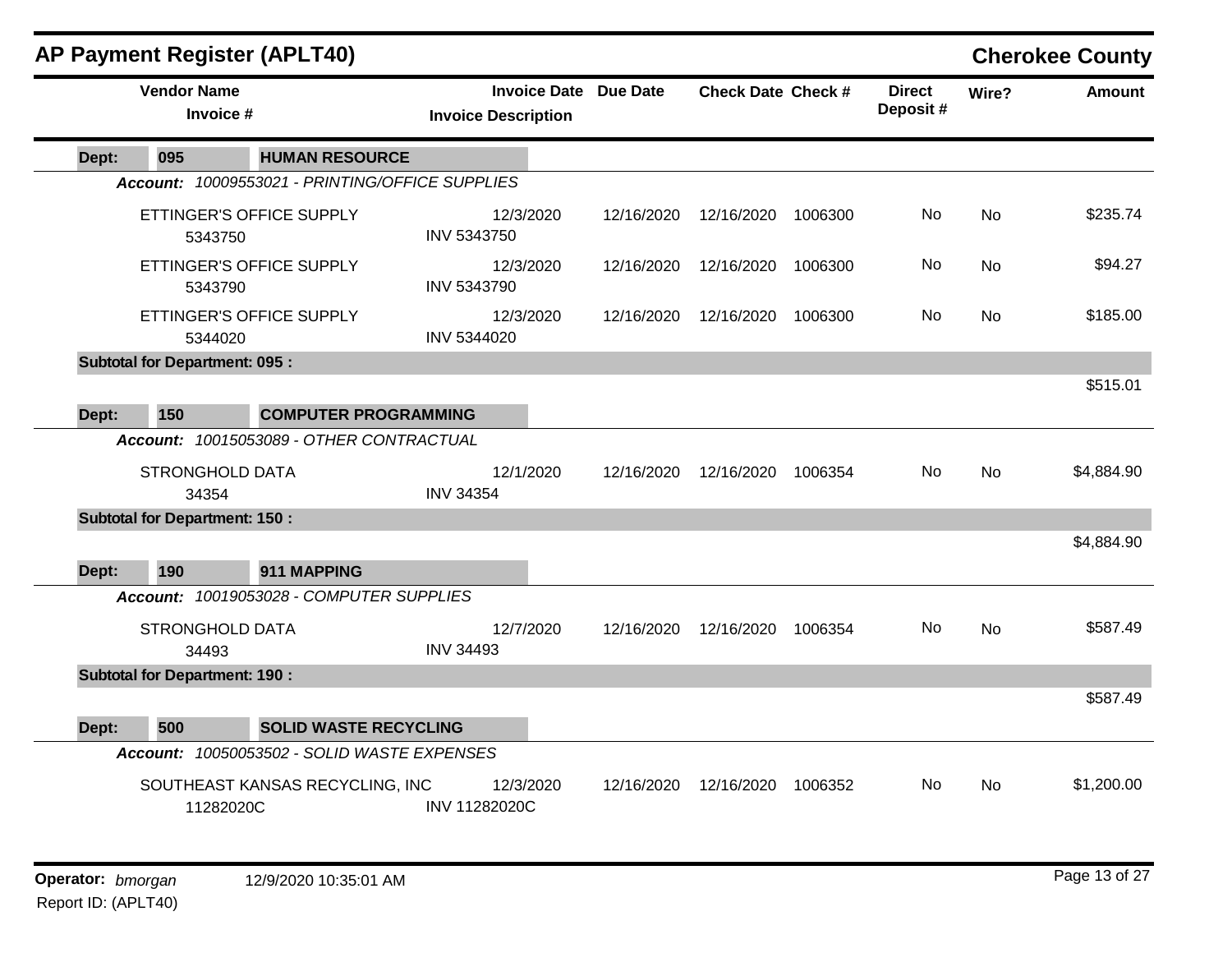|       |     | <b>AP Payment Register (APLT40)</b>            |                                                            |            |                           |         |                           |           | <b>Cherokee County</b> |
|-------|-----|------------------------------------------------|------------------------------------------------------------|------------|---------------------------|---------|---------------------------|-----------|------------------------|
|       |     | <b>Vendor Name</b><br>Invoice #                | <b>Invoice Date Due Date</b><br><b>Invoice Description</b> |            | <b>Check Date Check #</b> |         | <b>Direct</b><br>Deposit# | Wire?     | <b>Amount</b>          |
|       |     | <b>Subtotal for Department: 500:</b>           |                                                            |            |                           |         |                           |           |                        |
|       |     |                                                |                                                            |            |                           |         |                           |           | \$1,200.00             |
|       |     | <b>Subtotal for Fund: 100:</b>                 |                                                            |            |                           |         |                           |           | \$203,684.71           |
| Fund: | 103 | <b>TECHNOLOGY FUND</b>                         |                                                            |            |                           |         |                           |           |                        |
| Dept: | 000 | NON-DEPARTMENTAL                               |                                                            |            |                           |         |                           |           |                        |
|       |     | Account: 10300053300 - MISC PAID OUT           |                                                            |            |                           |         |                           |           |                        |
|       |     | <b>STRONGHOLD DATA</b><br>34492                | 12/7/2020<br><b>INV 34492</b>                              | 12/16/2020 | 12/16/2020                | 1006354 | No                        | <b>No</b> | \$910.72               |
|       |     | <b>Subtotal for Department: 000:</b>           |                                                            |            |                           |         |                           |           |                        |
|       |     |                                                |                                                            |            |                           |         |                           |           | \$910.72               |
|       |     | <b>Subtotal for Fund: 103:</b>                 |                                                            |            |                           |         |                           |           |                        |
|       |     |                                                |                                                            |            |                           |         |                           |           | \$910.72               |
| Fund: | 110 | <b>ROAD AND BRIDGE</b>                         |                                                            |            |                           |         |                           |           |                        |
| Dept: | 000 | <b>NON-DEPARTMENTAL</b>                        |                                                            |            |                           |         |                           |           |                        |
|       |     | Account: 11000053032 - OIL/GREASE              |                                                            |            |                           |         |                           |           |                        |
|       |     | FROST OIL COMPANY                              | 11/19/2020                                                 | 12/16/2020 | 12/16/2020                | 1006305 | No                        | <b>No</b> | \$111.32               |
|       |     | 0228092-IN HWY<br>Account: 11000053033 - TIRES | INV # 0228092-IN                                           |            |                           |         |                           |           |                        |
|       |     | PURCELL TIRE & RUBBER COMPANY                  | 12/1/2020                                                  | 12/16/2020 | 12/16/2020                |         | No                        | <b>No</b> | \$410.00               |
|       |     | 2644429 HWY                                    | INV #2644429                                               |            |                           | 1006342 |                           |           |                        |
|       |     | Account: 11000053034 - ASPHALT                 |                                                            |            |                           |         |                           |           |                        |
|       |     | TEETER'S ASPHALT & MATERIALS<br>8700 HWY       | 11/30/2020<br><b>INV #8700</b>                             | 12/16/2020 | 12/16/2020                | 1006357 | No                        | <b>No</b> | \$262.50               |
|       |     | Account: 11000053035 - ROCK                    |                                                            |            |                           |         |                           |           |                        |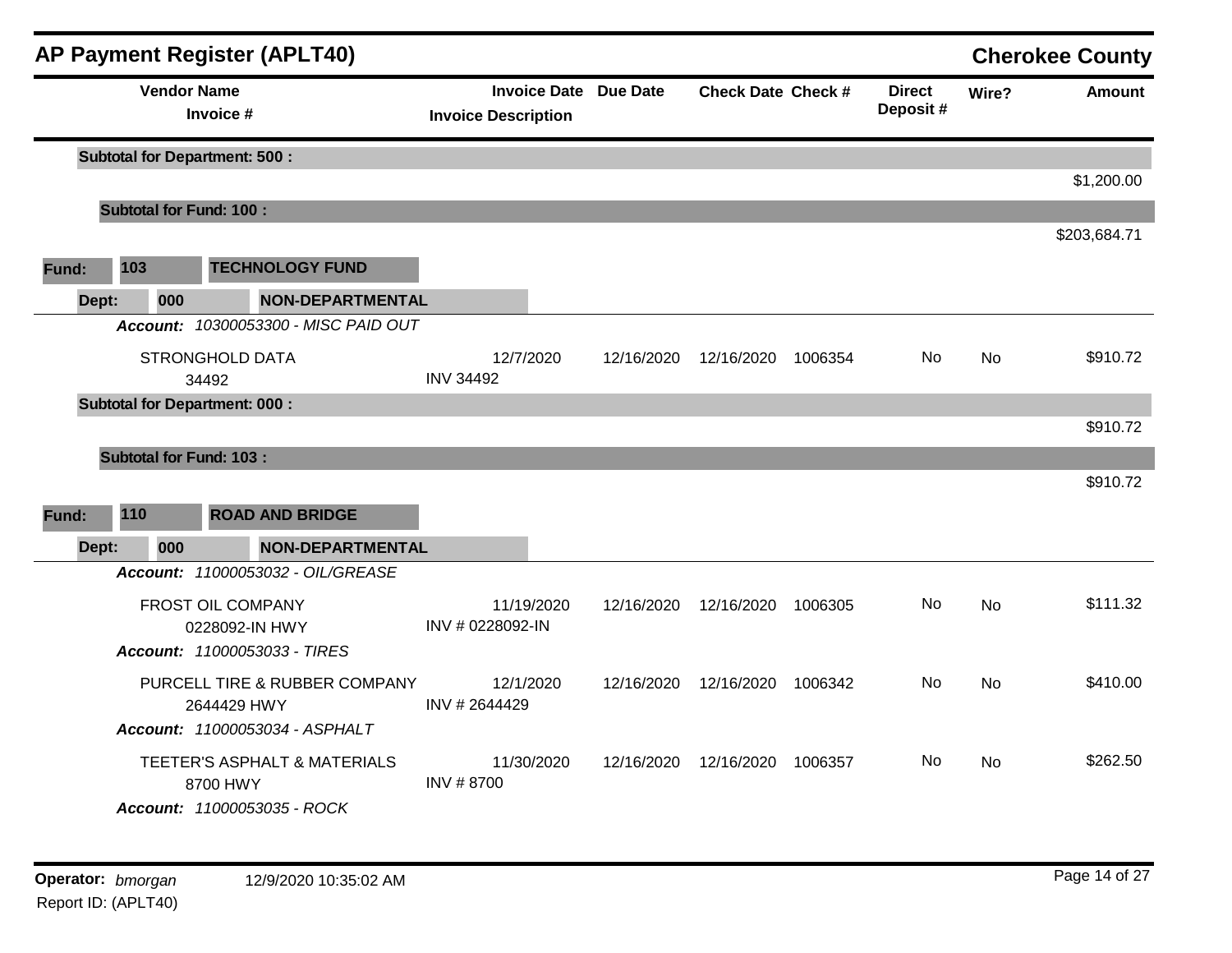| <b>Vendor Name</b><br>Invoice #                                                                      | <b>Invoice Date Due Date</b><br><b>Invoice Description</b> |            | <b>Check Date Check #</b>     |         | <b>Direct</b><br>Deposit# | Wire?     | <b>Amount</b> |
|------------------------------------------------------------------------------------------------------|------------------------------------------------------------|------------|-------------------------------|---------|---------------------------|-----------|---------------|
| MULBERRY LIMESTONE QUARRY CO<br>25484 HWY<br>Account: 11000053042 - BREAKROOM SUPPLIES               | 11/30/2020<br>INV #25484                                   | 12/16/2020 | 12/16/2020 1006332            |         | No.                       | <b>No</b> | \$7,091.24    |
| SAFETY FIRST SUPPLY CO LLC<br>20-112488 HWY                                                          | 11/11/2020<br>INV #20-112488                               |            | 12/16/2020 12/16/2020         | 1006348 | No.                       | <b>No</b> | \$106.25      |
| DOLLAR GENERAL- REGIONS<br>143065988 HWY 1<br>Account: 11000053074 - UTILITIES/TELEPHONE BILLS       | 10/21/2020<br>ACCT #143065988                              |            | 12/16/2020 12/16/2020         | 1006296 | No.                       | <b>No</b> | \$8.00        |
| <b>CITY OF COLUMBUS</b><br>08-88010-00 HWY 01                                                        | 11/24/2020<br>ACCT # 08-88010-00                           |            | 12/16/2020 12/16/2020 1006281 |         | No.                       | <b>No</b> | \$120.00      |
| KANSAS GAS SERVICE<br>510738202155527000 HWY 00                                                      | 11/19/2020<br>INV #510738202155527000                      | 12/16/2020 | 12/16/2020                    | 1006318 | No.                       | <b>No</b> | \$145.79      |
| <b>KANSAS GAS SERVICE</b><br>510148149119141118 HWY 00<br>Account: 11000053079 - MACHINERY/EQUIPMENT | 11/19/2020<br>ACCT #510148149119141118                     | 12/16/2020 | 12/16/2020 1006318            |         | No.                       | <b>No</b> | \$610.47      |
| SAFETY-KLEEN SYSTEMS 5201<br>84675278 HWY                                                            | 11/23/2020<br>INV #84675278                                | 12/16/2020 | 12/16/2020                    | 1006349 | No                        | <b>No</b> | \$392.40      |
| <b>EQUIPMENTSHARE</b><br>JLN-508292-0000 HWY                                                         | 11/11/2020<br>INV # JLN-508292-0000                        | 12/16/2020 | 12/16/2020                    | 1006299 | No.                       | <b>No</b> | \$2,350.35    |
| <b>FLEETPRIDE</b><br>62030215 HWY                                                                    | 10/26/2020<br>INV # 62030215                               | 12/16/2020 | 12/16/2020                    | 1006303 | No                        | <b>No</b> | \$40.00       |
| NATALINIS AUTOMOTIVE<br>755081 HWY                                                                   | 11/24/2020<br>INV #755081                                  | 12/16/2020 | 12/16/2020                    | 1006333 | No                        | <b>No</b> | \$3.39        |
| <b>GEBHARDT'S</b><br>226876 HWY                                                                      | 12/4/2020<br>INV #226876                                   | 12/16/2020 | 12/16/2020                    | 1006306 | No                        | <b>No</b> | \$700.00      |
| <b>POWERPLAN</b><br>87002-40937 HWY 00                                                               | 11/26/2020<br>ACCT #87002-40937                            | 12/16/2020 | 12/16/2020                    | 1006339 | No.                       | <b>No</b> | \$9,767.52    |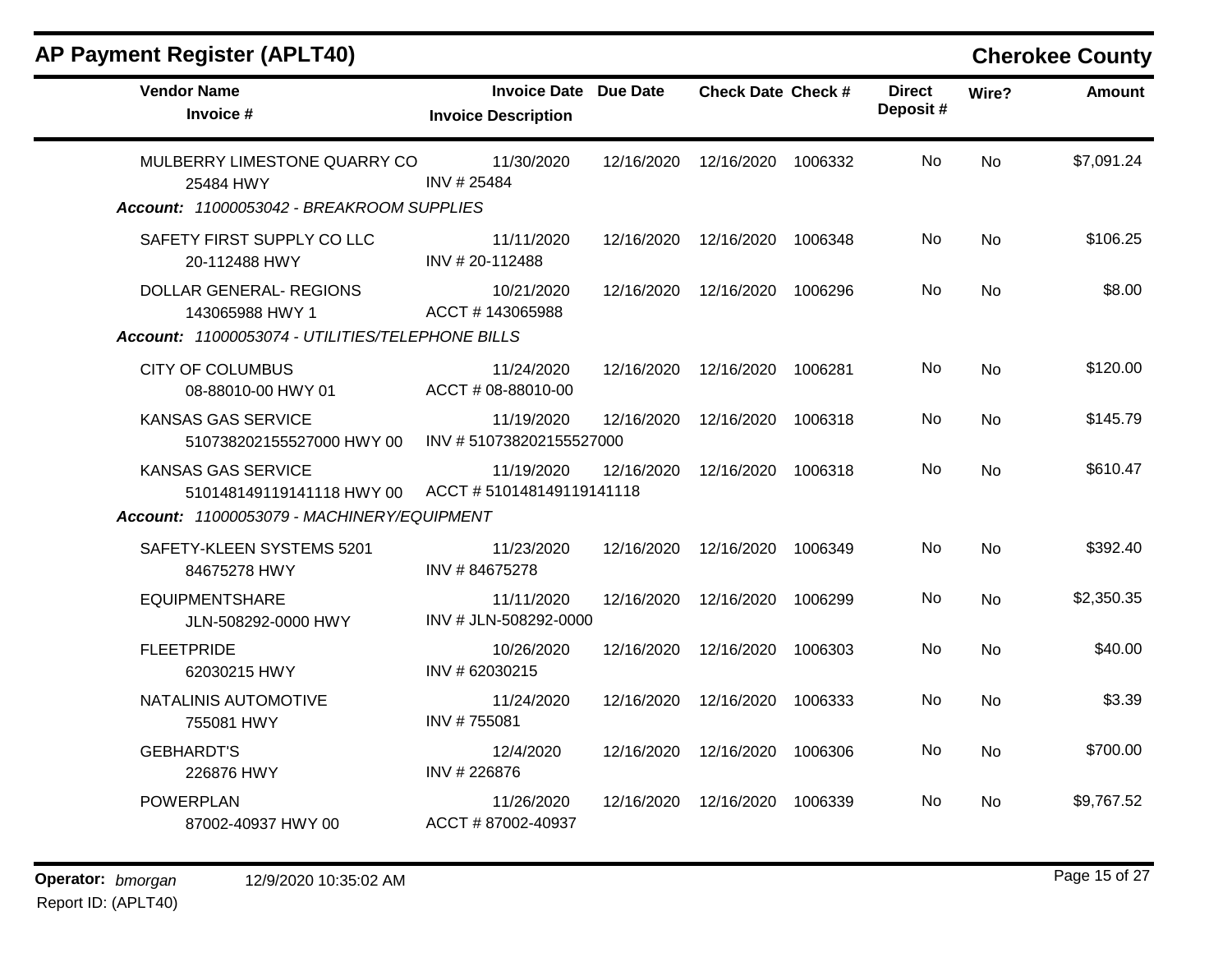| <b>AP Payment Register (APLT40)</b>                  |                                                            |            |                           |         |                           |           | <b>Cherokee County</b> |
|------------------------------------------------------|------------------------------------------------------------|------------|---------------------------|---------|---------------------------|-----------|------------------------|
| <b>Vendor Name</b><br>Invoice #                      | <b>Invoice Date Due Date</b><br><b>Invoice Description</b> |            | <b>Check Date Check #</b> |         | <b>Direct</b><br>Deposit# | Wire?     | <b>Amount</b>          |
| NATALINIS AUTOMOTIVE<br>755958 HWY                   | 12/4/2020<br>INV #755958                                   | 12/16/2020 | 12/16/2020                | 1006334 | No                        | <b>No</b> | \$10.99                |
| NATALINIS AUTOMOTIVE<br>755454 HWY                   | 11/30/2020<br>INV #755454                                  | 12/16/2020 | 12/16/2020                | 1006333 | No                        | No        | \$46.64                |
| NATALINIS AUTOMOTIVE<br>755582 HWY                   | 12/1/2020<br>INV #755582                                   | 12/16/2020 | 12/16/2020                | 1006333 | No.                       | No        | \$32.89                |
| NATALINIS AUTOMOTIVE<br>755613 HWY                   | 12/1/2020<br>INV #755613                                   | 12/16/2020 | 12/16/2020                | 1006333 | No                        | No        | \$10.29                |
| PRODUCTIVITY PLUS ACCOUNT<br>6035181142905276 HWY 0  | 10/15/2020<br>ACCT # 6035181142905276                      | 12/16/2020 | 12/16/2020                | 1006341 | No                        | No        | \$3,165.12             |
| NATALINIS AUTOMOTIVE<br>755603 HWY                   | 12/1/2020<br>INV #755603                                   | 12/16/2020 | 12/16/2020                | 1006333 | No                        | No        | \$19.74                |
| NATALINIS AUTOMOTIVE<br>755703 HWY                   | 12/2/2020<br>INV #755703                                   | 12/16/2020 | 12/16/2020                | 1006333 | No                        | No        | \$147.38               |
| <b>FARMERS COOPERATIVE ASSOCIATION</b><br>289734 HWY | 12/2/2020<br>INV #289734                                   | 12/16/2020 | 12/16/2020                | 1006301 | No                        | No        | \$12.32                |
| <b>HERITAGE TRACTOR</b><br>10961153 HWY              | 12/4/2020<br>INV #10961153                                 | 12/16/2020 | 12/16/2020                | 1006312 | No                        | No        | \$54.40                |
| NATALINIS AUTOMOTIVE<br>754932 HWY                   | 11/23/2020<br>INV #754932                                  | 12/16/2020 | 12/16/2020                | 1006333 | No                        | No        | \$191.82               |
| NATALINIS AUTOMOTIVE<br>755742 HWY                   | 12/2/2020<br>INV #755742                                   | 12/16/2020 | 12/16/2020                | 1006334 | No                        | No        | \$4.29                 |
| NATALINIS AUTOMOTIVE<br>755009 HWY                   | 11/23/2020<br>INV #755009                                  | 12/16/2020 | 12/16/2020                | 1006333 | No                        | No        | \$1,099.00             |
| NATALINIS AUTOMOTIVE<br>755660 HWY                   | 12/1/2020<br>INV #755660                                   |            | 12/16/2020  12/16/2020    | 1006333 | No                        | No        | \$1,099.00             |
| NATALINIS AUTOMOTIVE<br>755659 HWY                   | 12/1/2020<br>INV #755659                                   | 12/16/2020 | 12/16/2020                | 1006333 | No                        | No        | \$9.12                 |

Report ID: (APLT40)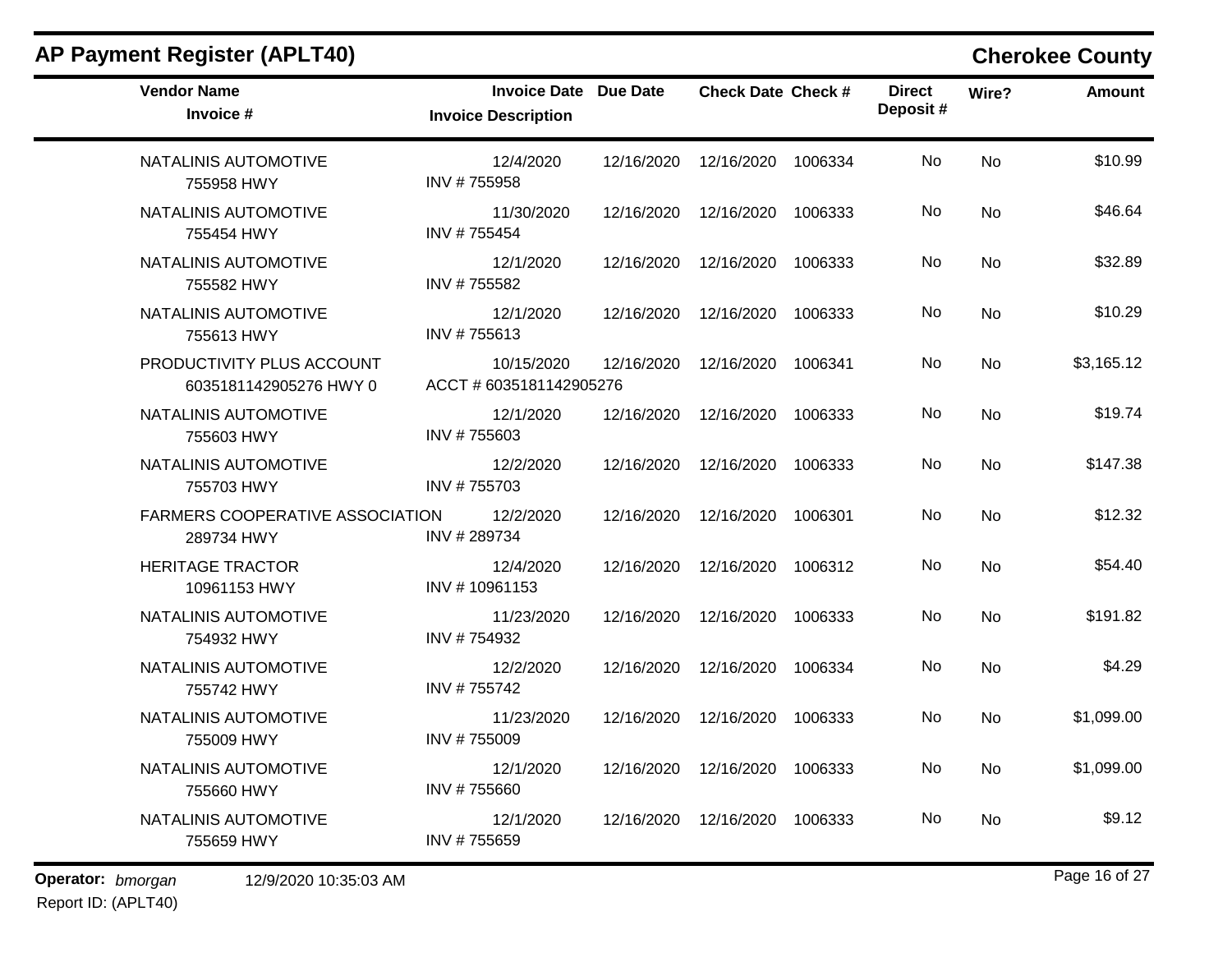|       |     |     | <b>AP Payment Register (APLT40)</b>                                                      |                                                            |            |                                 |         |                           |           | <b>Cherokee County</b> |
|-------|-----|-----|------------------------------------------------------------------------------------------|------------------------------------------------------------|------------|---------------------------------|---------|---------------------------|-----------|------------------------|
|       |     |     | <b>Vendor Name</b><br>Invoice #                                                          | <b>Invoice Date Due Date</b><br><b>Invoice Description</b> |            | <b>Check Date Check #</b>       |         | <b>Direct</b><br>Deposit# | Wire?     | <b>Amount</b>          |
|       |     |     | <b>FLEETPRIDE</b><br>63522966 HWY                                                        | 11/18/2020<br>INV # 63522966                               | 12/16/2020 | 12/16/2020                      | 1006303 | No                        | <b>No</b> | \$155.60               |
|       |     |     | <b>FLEETPRIDE</b><br>60669643 HWY                                                        | 10/6/2020<br>INV # 60669643                                | 12/16/2020 | 12/16/2020 1006303              |         | No.                       | No        | \$226.00               |
|       |     |     | Account: 11000053080 - MAINTENANCE/BLDGS & GROUNDS                                       |                                                            |            |                                 |         |                           |           |                        |
|       |     |     | CLEAN THE UNIFORM CO JOPLIN<br>20180383 HWY                                              | 11/30/2020<br>INV #20180383                                | 12/16/2020 | 12/16/2020                      | 1006285 | No.                       | <b>No</b> | \$24.16                |
|       |     |     | CLEAN THE UNIFORM CO JOPLIN<br>20178922 HWY<br>Account: 11000053084 - CELL PHONE CHARGES | 11/23/2020<br>INV # 20178922                               | 12/16/2020 | 12/16/2020                      | 1006285 | No.                       | No        | \$24.16                |
|       |     |     | <b>US CELLULAR</b><br>0407291082 HWY<br>Account: 11000053089 - OTHER CONTRACTUAL         | 11/20/2020<br>INV # 0407291082                             |            | 12/16/2020  12/16/2020  1006363 |         | No.                       | No        | \$54.46                |
|       |     |     | OCCUPATIONAL HEALTH SERVICES<br>11112 HWY                                                | 12/1/2020<br>INV #11112                                    | 12/16/2020 | 12/16/2020                      | 1006336 | No.                       | No        | \$348.00               |
|       |     |     | <b>Subtotal for Department: 000:</b>                                                     |                                                            |            |                                 |         |                           |           |                        |
|       |     |     |                                                                                          |                                                            |            |                                 |         |                           |           | \$28,854.61            |
|       |     |     | <b>Subtotal for Fund: 110:</b>                                                           |                                                            |            |                                 |         |                           |           |                        |
|       |     |     |                                                                                          |                                                            |            |                                 |         |                           |           | \$28,854.61            |
| Fund: | 130 |     | <b>NOXIOUS WEED</b>                                                                      |                                                            |            |                                 |         |                           |           |                        |
| Dept: |     | 000 | <b>NON-DEPARTMENTAL</b>                                                                  |                                                            |            |                                 |         |                           |           |                        |
|       |     |     | Account: 13000053025 - PARTS/VEHICLE REPAIRS                                             |                                                            |            |                                 |         |                           |           |                        |
|       |     |     | NATALINIS AUTOMOTIVE<br>755583                                                           | 12/2/2020<br><b>INV 755583</b>                             | 12/16/2020 | 12/16/2020                      | 1006333 | No.                       | No        | \$37.00                |
|       |     |     | <b>Subtotal for Department: 000:</b>                                                     |                                                            |            |                                 |         |                           |           |                        |
|       |     |     |                                                                                          |                                                            |            |                                 |         |                           |           | \$37.00                |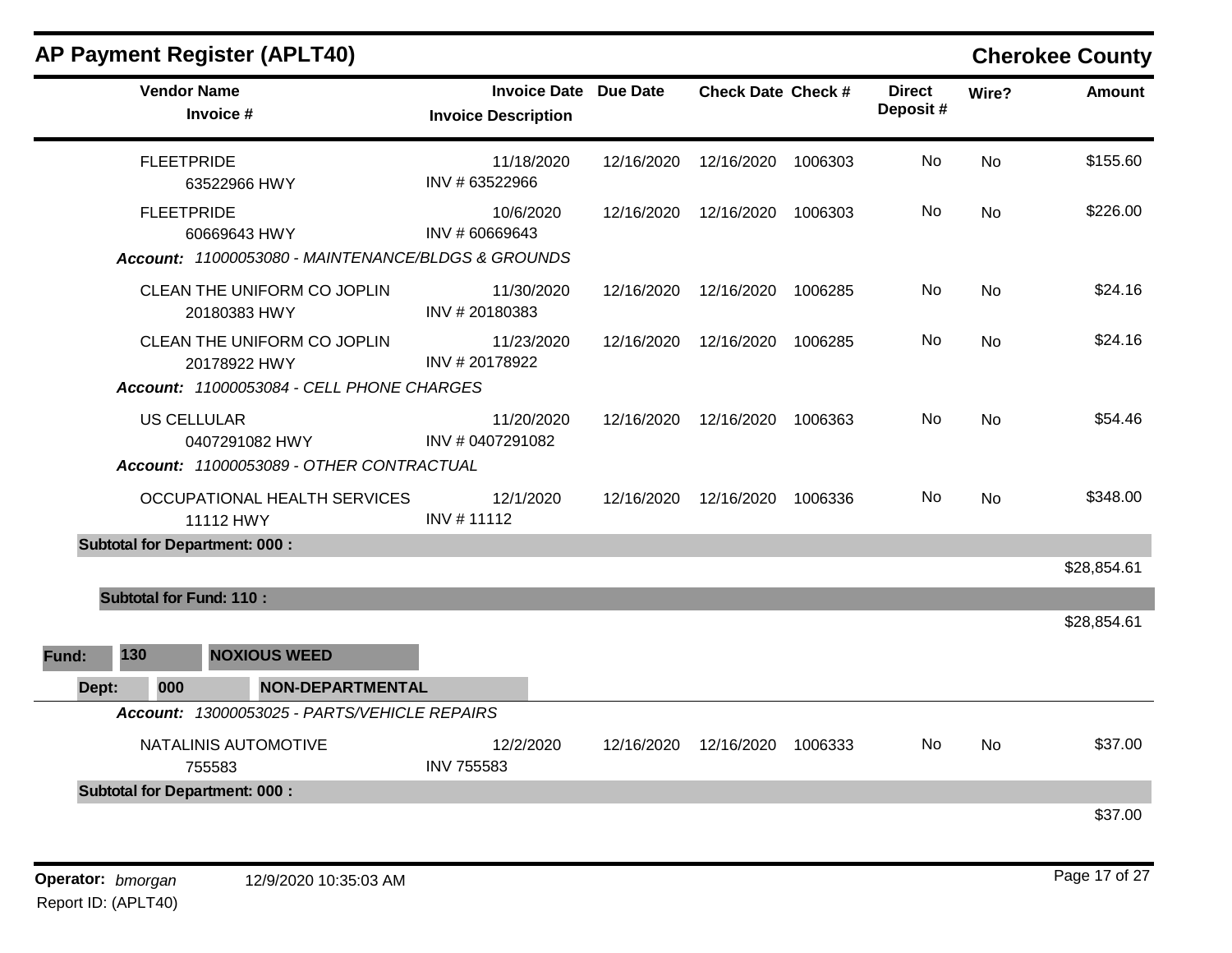|       |                                | <b>AP Payment Register (APLT40)</b>               |                                                            |            |                           |         |                           |           | <b>Cherokee County</b> |
|-------|--------------------------------|---------------------------------------------------|------------------------------------------------------------|------------|---------------------------|---------|---------------------------|-----------|------------------------|
|       | <b>Vendor Name</b>             | Invoice #                                         | <b>Invoice Date Due Date</b><br><b>Invoice Description</b> |            | <b>Check Date Check #</b> |         | <b>Direct</b><br>Deposit# | Wire?     | <b>Amount</b>          |
|       | <b>Subtotal for Fund: 130:</b> |                                                   |                                                            |            |                           |         |                           |           |                        |
|       |                                |                                                   |                                                            |            |                           |         |                           |           | \$37.00                |
| Fund: | 140                            | <b>HEALTH</b>                                     |                                                            |            |                           |         |                           |           |                        |
| Dept: | 000                            | <b>NON-DEPARTMENTAL</b>                           |                                                            |            |                           |         |                           |           |                        |
|       |                                | Account: 14000053072 - GAS, ELECTRIC, WATER/PHONE |                                                            |            |                           |         |                           |           |                        |
|       |                                | <b>CITY OF COLUMBUS</b><br>1216 HE                | 12/7/2020<br>ACCT 07-17240-00                              | 12/16/2020 | 12/16/2020                | 1006283 | No                        | <b>No</b> | \$60.00                |
|       |                                | <b>KANSAS GAS SERVICE</b><br>1216 HE              | 12/7/2020<br>ACCT 510080477 1188672 27                     | 12/16/2020 | 12/16/2020 1006319        |         | No.                       | <b>No</b> | \$73.38                |
|       |                                | <b>COLUMBUS TELEPHONE COMPANY</b><br>1216 HE1     | 12/7/2020<br><b>ACCT 2060</b>                              | 12/16/2020 | 12/16/2020                | 1006287 | No                        | <b>No</b> | \$552.12               |
|       |                                | <b>COLUMBUS TELEPHONE COMPANY</b><br>1216 HE      | 12/7/2020<br><b>ACCT 2311</b>                              | 12/16/2020 | 12/16/2020 1006287        |         | No                        | No.       | \$64.02                |
|       |                                | Account: 14000053076 - PROFESSIONAL SERVICES      |                                                            |            |                           |         |                           |           |                        |
|       |                                | CRAW-KAN TELEPHONE COOPERATIVE INC<br>1216 HE     | 12/7/2020<br>ACCT 129793                                   | 12/16/2020 | 12/16/2020 1006292        |         | No                        | <b>No</b> | \$21.25                |
|       |                                | QUALITY PEST CONTROL INC<br>1216 HE               | 12/7/2020<br><b>MONTHLY SPRAY</b>                          | 12/16/2020 | 12/16/2020 1006344        |         | No.                       | <b>No</b> | \$50.00                |
|       |                                | Account: 14000053182 - CONTRACTS                  |                                                            |            |                           |         |                           |           |                        |
|       |                                | <b>MEDICAL WASTE SERVICES</b><br>W150543          | 12/7/2020<br><b>INV W150543</b>                            | 12/16/2020 | 12/16/2020                | 1006327 | No.                       | <b>No</b> | \$99.00                |
|       |                                | <b>Account: 14000053299 - S.P.A.R.K Planning</b>  |                                                            |            |                           |         |                           |           |                        |
|       | <b>VITAL SIGNS</b>             | 7133A                                             | 12/7/2020<br><b>INV 7133A</b>                              | 12/16/2020 | 12/16/2020 1006368        |         | No                        | No        | \$12,493.25            |
|       | <b>VITAL SIGNS</b>             | 7134A                                             | 12/7/2020<br><b>INV 7134A</b>                              | 12/16/2020 | 12/16/2020                | 1006367 | No                        | No.       | \$5,000.00             |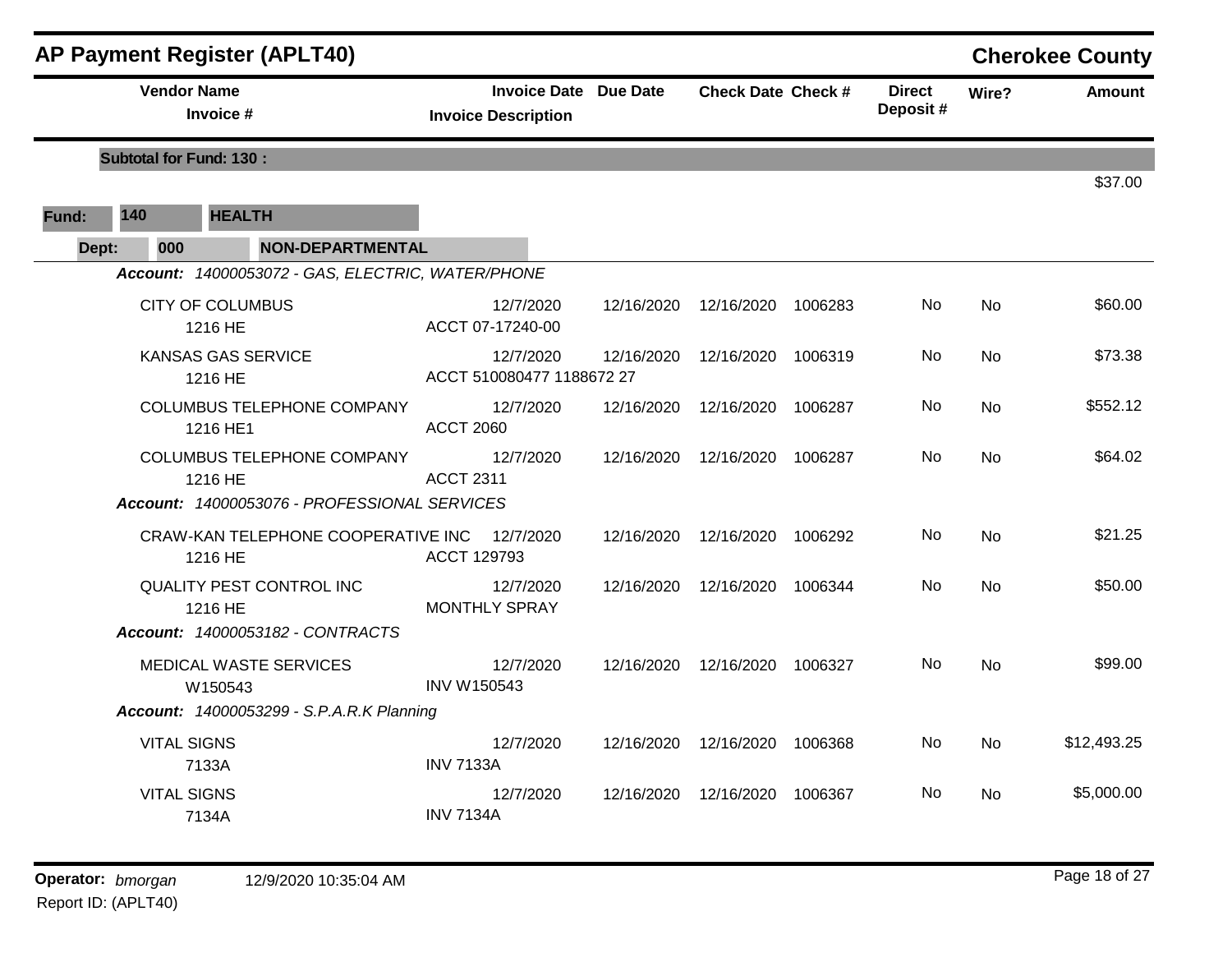|       |                                | <b>AP Payment Register (APLT40)</b>                                                      |                                                            |            |                                 |         |                           |       | <b>Cherokee County</b> |
|-------|--------------------------------|------------------------------------------------------------------------------------------|------------------------------------------------------------|------------|---------------------------------|---------|---------------------------|-------|------------------------|
|       | <b>Vendor Name</b>             | Invoice #                                                                                | <b>Invoice Date Due Date</b><br><b>Invoice Description</b> |            | <b>Check Date Check #</b>       |         | <b>Direct</b><br>Deposit# | Wire? | <b>Amount</b>          |
|       |                                | <b>Subtotal for Department: 000:</b>                                                     |                                                            |            |                                 |         |                           |       | \$18,413.02            |
|       | <b>Subtotal for Fund: 140:</b> |                                                                                          |                                                            |            |                                 |         |                           |       |                        |
|       |                                |                                                                                          |                                                            |            |                                 |         |                           |       | \$18,413.02            |
| Fund: | 160                            | <b>DIRECT ELECTION</b>                                                                   |                                                            |            |                                 |         |                           |       |                        |
| Dept: | 000                            | <b>NON-DEPARTMENTAL</b>                                                                  |                                                            |            |                                 |         |                           |       |                        |
|       |                                | Account: 16000053079 - MAINT/REPAIRS MACH/EQUIP                                          |                                                            |            |                                 |         |                           |       |                        |
|       |                                | <b>ELECTION SYSTEMS &amp; SOFTWARE</b><br>1172033<br>Account: 16000053081 - MISC EXPENSE | 11/30/2020<br>INV 1172033                                  | 12/16/2020 | 12/16/2020                      | 1006297 | No                        | No    | \$4,675.00             |
|       |                                | <b>ARVEST BANK</b><br>1216 EL                                                            | 12/7/2020<br>ACCT 4485-6300-0114-1787                      | 12/16/2020 | 12/16/2020                      | 1006266 | No                        | No    | \$101.64               |
|       |                                | AMERICAN RESOURCE CONSULTANTS<br>6578                                                    | 12/7/2020<br><b>INV 6578</b>                               | 12/16/2020 | 12/16/2020                      | 1006264 | No                        | No    | \$165.31               |
|       |                                | <b>Subtotal for Department: 000:</b>                                                     |                                                            |            |                                 |         |                           |       | \$4,941.95             |
|       | <b>Subtotal for Fund: 160:</b> |                                                                                          |                                                            |            |                                 |         |                           |       |                        |
| Fund: | 190                            | <b>SPECIAL BRIDGE BUILDIN</b>                                                            |                                                            |            |                                 |         |                           |       | \$4,941.95             |
| Dept: | 000                            | <b>NON-DEPARTMENTAL</b>                                                                  |                                                            |            |                                 |         |                           |       |                        |
|       |                                | Account: 19000053089 - OTHER CONTRACTUAL                                                 |                                                            |            |                                 |         |                           |       |                        |
|       | <b>KDHE</b>                    | 11 C-4882-01 190BRIDGE                                                                   | 11/30/2020<br>11-C-4882-01                                 |            | 12/16/2020  12/16/2020  1006322 |         | No                        | No.   | \$1,200.00             |
|       |                                | <b>Subtotal for Department: 000:</b>                                                     |                                                            |            |                                 |         |                           |       | \$1,200.00             |
|       | Operator: bmorgan              | 12/9/2020 10:35:04 AM                                                                    |                                                            |            |                                 |         |                           |       | Page 19 of 27          |

Report ID: (APLT40)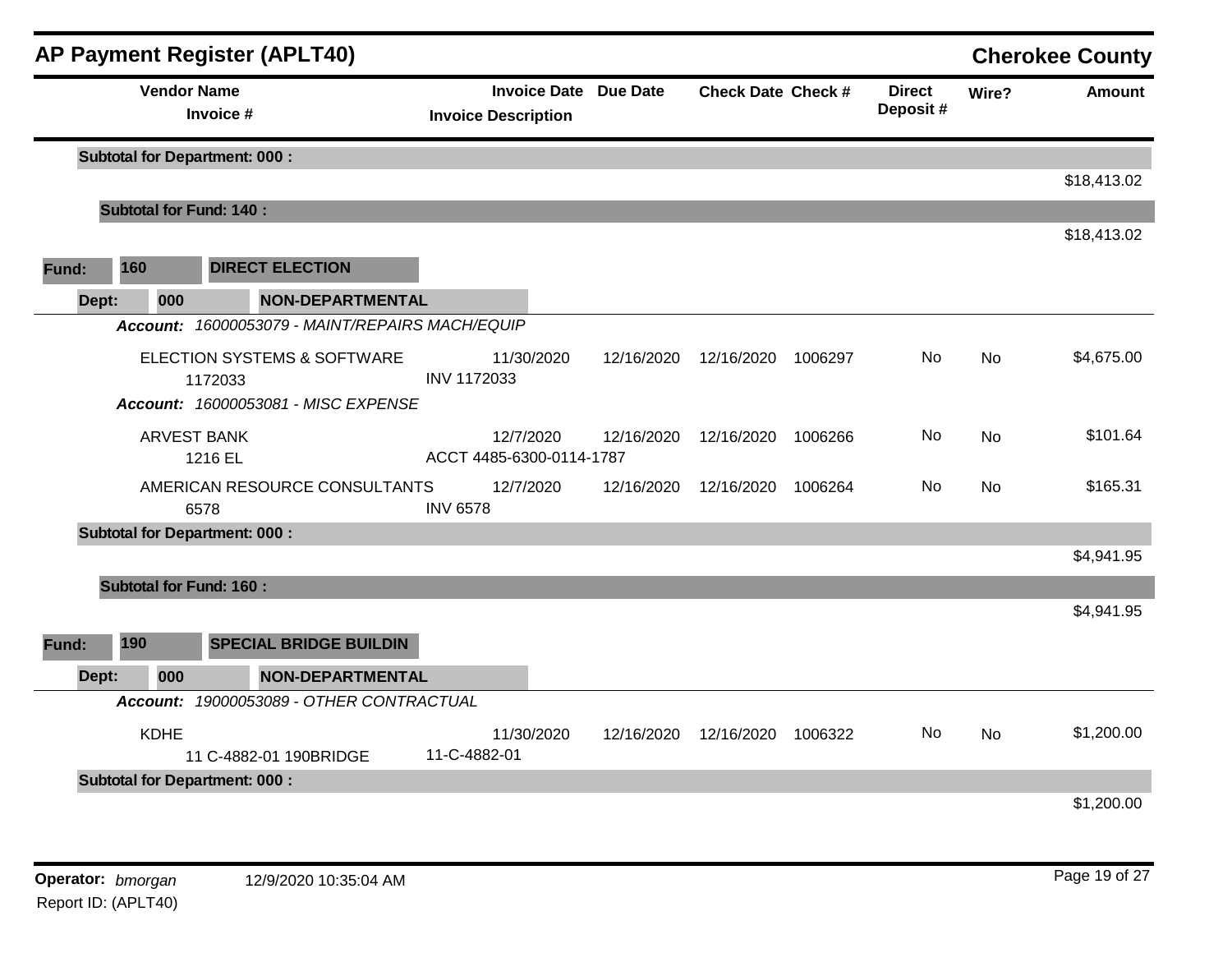|       |                                          | <b>AP Payment Register (APLT40)</b>             |                            |            |                              |                           |         |                           |           | <b>Cherokee County</b> |
|-------|------------------------------------------|-------------------------------------------------|----------------------------|------------|------------------------------|---------------------------|---------|---------------------------|-----------|------------------------|
|       | <b>Vendor Name</b>                       | Invoice #                                       | <b>Invoice Description</b> |            | <b>Invoice Date Due Date</b> | <b>Check Date Check #</b> |         | <b>Direct</b><br>Deposit# | Wire?     | <b>Amount</b>          |
|       | <b>Subtotal for Fund: 190:</b>           |                                                 |                            |            |                              |                           |         |                           |           |                        |
| Fund: | 224                                      | <b>CHEROKEE COUNTY 911</b>                      |                            |            |                              |                           |         |                           |           | \$1,200.00             |
| Dept: | 000                                      | <b>NON-DEPARTMENTAL</b>                         |                            |            |                              |                           |         |                           |           |                        |
|       |                                          | Account: 22400053300 - MISC PAID OUT            |                            |            |                              |                           |         |                           |           |                        |
|       | <b>CDL ELECTRIC</b>                      | W37555                                          | <b>INV W37555</b>          | 12/7/2020  | 12/16/2020                   | 12/16/2020                | 1006273 | No                        | <b>No</b> | \$15,550.15            |
|       |                                          | CRAW-KAN TELEPHONE COOPERATIVE INC<br>1216      | INV 1818SZ10901.054        | 12/2/2020  | 12/16/2020                   | 12/16/2020                | 1006291 | No                        | No        | \$98.00                |
|       |                                          | <b>VERIZON WIRELESS</b><br>986739217            | INV 9867329217             | 12/1/2020  | 12/16/2020                   | 12/16/2020                | 1006364 | No                        | No        | \$1,080.75             |
|       |                                          | NEWEGG BUSINESS, INC<br>1303077444              | INV 1303077444             | 12/2/2020  | 12/16/2020                   | 12/16/2020                | 1006335 | No                        | No        | \$92.13                |
|       |                                          | COPY PRODUCTS INC<br>348959                     | <b>INV 348959</b>          | 12/7/2020  | 12/16/2020                   | 12/16/2020                | 1006289 | No                        | No        | \$1,295.00             |
|       |                                          | <b>AT&amp;T MOBILITY</b><br>28729738606         | ACCT 287297386061          | 11/30/2020 | 12/16/2020                   | 12/16/2020                | 1006268 | No                        | No        | \$91.01                |
|       |                                          | <b>Subtotal for Department: 000:</b>            |                            |            |                              |                           |         |                           |           |                        |
|       |                                          |                                                 |                            |            |                              |                           |         |                           |           | \$18,207.04            |
|       | <b>Subtotal for Fund: 224:</b>           |                                                 |                            |            |                              |                           |         |                           |           |                        |
| Fund: | 230                                      | <b>APPRAISER COSTS</b>                          |                            |            |                              |                           |         |                           |           | \$18,207.04            |
| Dept: | 000                                      | NON-DEPARTMENTAL                                |                            |            |                              |                           |         |                           |           |                        |
|       |                                          | Account: 23000053021 - PRINTING/OFFICE SUPPLIES |                            |            |                              |                           |         |                           |           |                        |
|       | <b>SUMNERONE</b>                         | 2708592                                         | <b>INV 2708592</b>         | 12/3/2020  | 12/16/2020                   | 12/16/2020                | 1006355 | No                        | No        | \$85.84                |
|       | Operator: bmorgan<br>Report ID: (APLT40) | 12/9/2020 10:35:05 AM                           |                            |            |                              |                           |         |                           |           | Page 20 of 27          |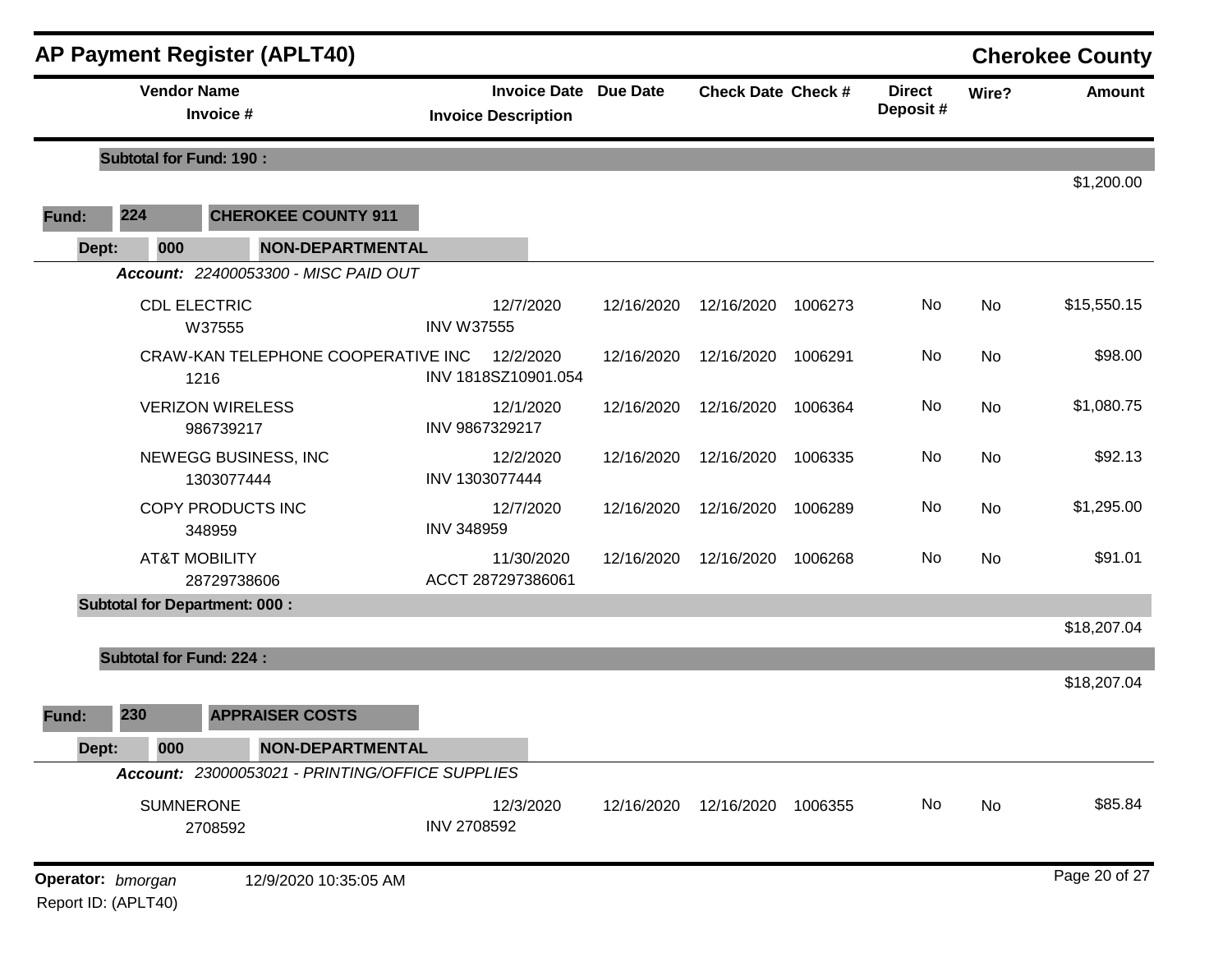| <b>AP Payment Register (APLT40)</b>                                           |                                                   |                 |                    |         |                           |           | <b>Cherokee County</b> |
|-------------------------------------------------------------------------------|---------------------------------------------------|-----------------|--------------------|---------|---------------------------|-----------|------------------------|
| <b>Vendor Name</b><br>Invoice #                                               | <b>Invoice Date</b><br><b>Invoice Description</b> | <b>Due Date</b> | Check Date Check # |         | <b>Direct</b><br>Deposit# | Wire?     | <b>Amount</b>          |
| <b>ARVEST BANK</b><br>1216 AP1                                                | 12/7/2020<br>ACCT 4485-6300-0115-3261             | 12/16/2020      | 12/16/2020         | 1006265 | No.                       | <b>No</b> | \$199.00               |
| <b>ARVEST BANK</b><br>1216 AP<br>Account: 23000053023 - EMPLOYEE FOOD/MEALS   | 12/7/2020<br>ACCT 4485-6300-0114-1878             | 12/16/2020      | 12/16/2020         | 1006265 | No                        | <b>No</b> | \$48.85                |
| <b>ARVEST BANK</b><br>1216 AP<br>Account: 23000053076 - PROFESSIONAL SERVICES | 12/7/2020<br>ACCT 4485-6300-0114-1878             | 12/16/2020      | 12/16/2020         | 1006265 | No.                       | <b>No</b> | \$10.46                |
| <b>RODNEY SANDERS</b><br>20201103<br>Account: 23000053077 - HOTEL RENTALS     | 12/7/2020<br>INV 20201103                         | 12/16/2020      | 12/16/2020 1006347 |         | No.                       | <b>No</b> | \$673.75               |
| <b>ARVEST BANK</b><br>1216 AP                                                 | 12/7/2020<br>ACCT 4485-6300-0114-1878             | 12/16/2020      | 12/16/2020         | 1006265 | No.                       | <b>No</b> | \$98.73                |
| <b>Subtotal for Department: 000:</b>                                          |                                                   |                 |                    |         |                           |           |                        |
| <b>Subtotal for Fund: 230:</b>                                                |                                                   |                 |                    |         |                           |           | \$1,116.63             |
| 260<br><b>EMPLOYEE BENEFITS</b><br>Fund:                                      |                                                   |                 |                    |         |                           |           | \$1,116.63             |
| <b>NON-DEPARTMENTAL</b><br>Dept:<br>000                                       |                                                   |                 |                    |         |                           |           |                        |
| Account: 26000053005 - EMPLOYEE BENEFITS                                      |                                                   |                 |                    |         |                           |           |                        |
| <b>LABETTE BANK</b><br>1216<br><b>Account: 26000053216 - VSP Insurance</b>    | 12/7/2020<br><b>GIFT CARDS</b>                    | 12/16/2020      | 12/16/2020         | 1006325 | No.                       | <b>No</b> | \$8,032.50             |
| <b>VISION SERVICE PLAN</b><br>810894151                                       | 11/30/2020<br><b>STATEMENT 810894151</b>          | 12/16/2020      | 12/16/2020         | 1006366 | No.                       | <b>No</b> | \$1,425.76             |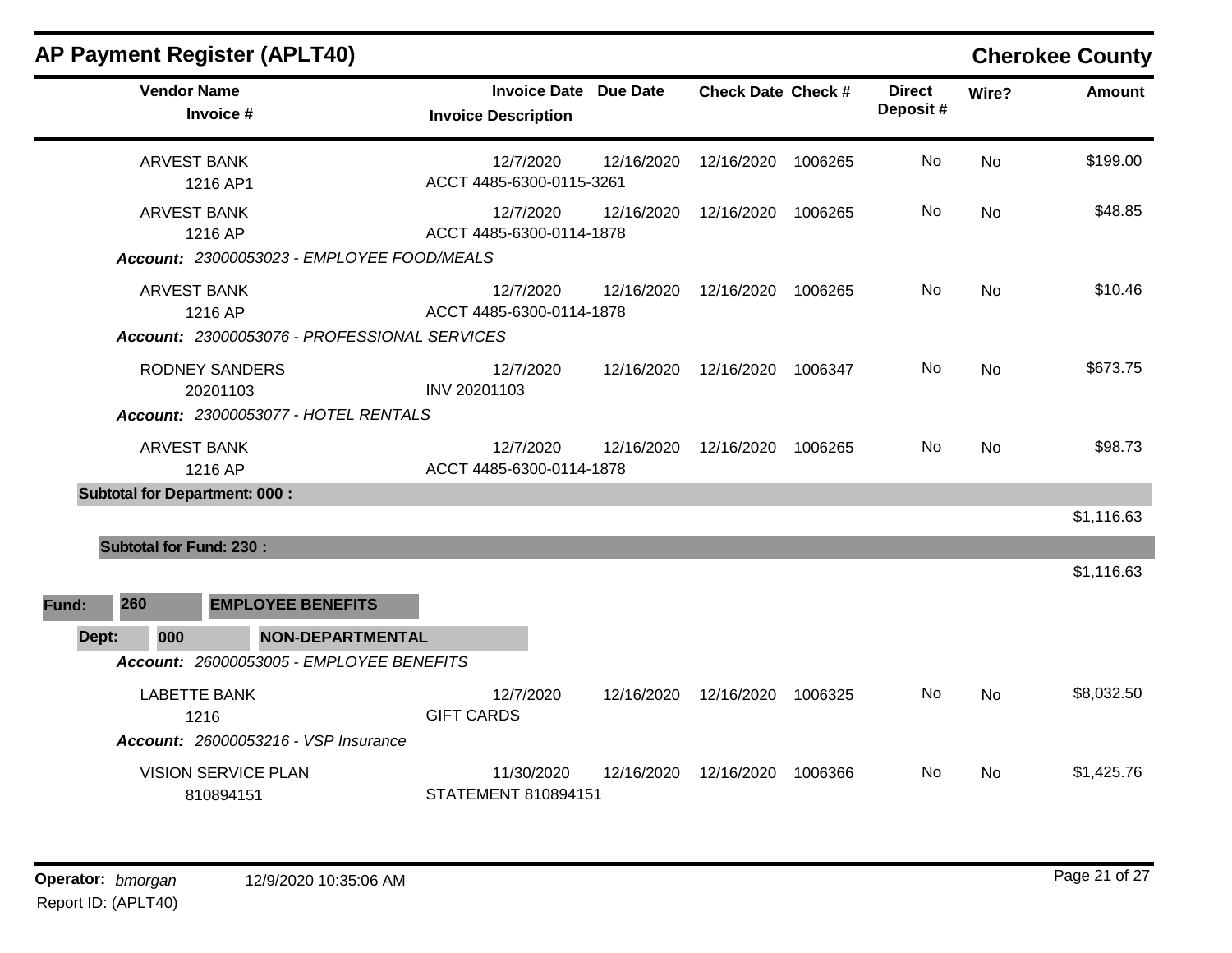|       |                                | <b>AP Payment Register (APLT40)</b>        |                                             |                              |           |                           |         |                           |       | <b>Cherokee County</b> |
|-------|--------------------------------|--------------------------------------------|---------------------------------------------|------------------------------|-----------|---------------------------|---------|---------------------------|-------|------------------------|
|       | <b>Vendor Name</b>             | Invoice #                                  | <b>Invoice Description</b>                  | <b>Invoice Date Due Date</b> |           | <b>Check Date Check #</b> |         | <b>Direct</b><br>Deposit# | Wire? | <b>Amount</b>          |
|       |                                | <b>Subtotal for Department: 000:</b>       |                                             |                              |           |                           |         |                           |       | \$9,458.26             |
|       | <b>Subtotal for Fund: 260:</b> |                                            |                                             |                              |           |                           |         |                           |       |                        |
| Fund: | 265                            | <b>PAYROLL WITHOLDING FU</b>               |                                             |                              |           |                           |         |                           |       | \$9,458.26             |
| Dept: | 000                            | <b>NON-DEPARTMENTAL</b>                    |                                             |                              |           |                           |         |                           |       |                        |
|       |                                | Account: 26500021600 - INSURANCE LIABILITY |                                             |                              |           |                           |         |                           |       |                        |
|       |                                | <b>MERITAIN HEALTH</b><br>PR-122202093810  | 12/2/2020<br>Automatic Invoice From Payroll |                              | 12/2/2020 | 12/16/2020                | 1006329 | No                        | No    | \$173.46               |
|       |                                | <b>MERITAIN HEALTH</b><br>PR-122202093810  | 12/2/2020<br>Automatic Invoice From Payroll |                              | 12/2/2020 | 12/16/2020                | 1006329 | No                        | No    | \$151.13               |
|       |                                | <b>MERITAIN HEALTH</b><br>PR-122202093810  | 12/2/2020<br>Automatic Invoice From Payroll |                              | 12/2/2020 | 12/16/2020                | 1006329 | No                        | No    | \$1,815.04             |
|       |                                | <b>MERITAIN HEALTH</b><br>PR-122202093810  | 12/2/2020<br>Automatic Invoice From Payroll |                              | 12/2/2020 | 12/16/2020                | 1006329 | No                        | No    | \$2,583.52             |
|       |                                | <b>MERITAIN HEALTH</b><br>PR-122202093810  | 12/2/2020<br>Automatic Invoice From Payroll |                              | 12/2/2020 | 12/16/2020                | 1006329 | No                        | No    | \$18.40                |
|       |                                | <b>MERITAIN HEALTH</b><br>PR-122202093810  | 12/2/2020<br>Automatic Invoice From Payroll |                              | 12/2/2020 | 12/16/2020                | 1006329 | No                        | No    | \$3,340.96             |
|       |                                | <b>MERITAIN HEALTH</b><br>PR-122202093810  | 12/2/2020<br>Automatic Invoice From Payroll |                              | 12/2/2020 | 12/16/2020                | 1006329 | No                        | No    | \$28.78                |
|       |                                | <b>MERITAIN HEALTH</b><br>PR-122202093810  | 12/2/2020<br>Automatic Invoice From Payroll |                              | 12/2/2020 | 12/16/2020                | 1006329 | No                        | No    | \$58.36                |
|       |                                | <b>MERITAIN HEALTH</b><br>PR-122202093810  | 12/2/2020<br>Automatic Invoice From Payroll |                              | 12/2/2020 | 12/16/2020                | 1006329 | No                        | No    | \$24.28                |
|       |                                | <b>MERITAIN HEALTH</b><br>PR-122202093810  | 12/2/2020<br>Automatic Invoice From Payroll |                              | 12/2/2020 | 12/16/2020                | 1006329 | No                        | No    | \$47.12                |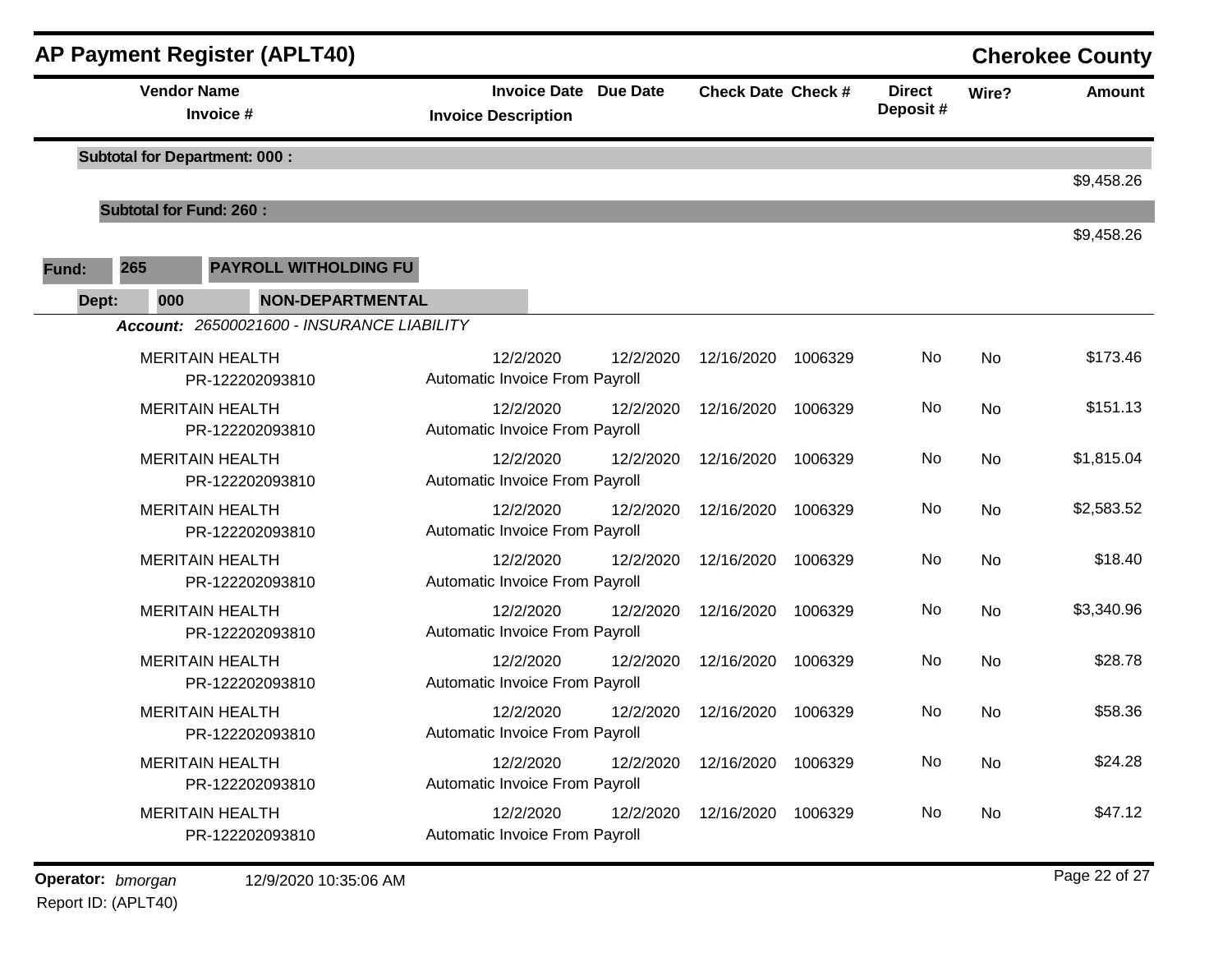|              |                                      | <b>AP Payment Register (APLT40)</b>         |                                             |                              |                           |         |                           |           | <b>Cherokee County</b> |
|--------------|--------------------------------------|---------------------------------------------|---------------------------------------------|------------------------------|---------------------------|---------|---------------------------|-----------|------------------------|
|              | <b>Vendor Name</b>                   | Invoice #                                   | <b>Invoice Description</b>                  | <b>Invoice Date Due Date</b> | <b>Check Date Check #</b> |         | <b>Direct</b><br>Deposit# | Wire?     | <b>Amount</b>          |
|              | <b>MERITAIN HEALTH</b>               | PR-122202093810                             | 12/2/2020<br>Automatic Invoice From Payroll | 12/2/2020                    | 12/16/2020 1006329        |         | <b>No</b>                 | <b>No</b> | \$1,021.86             |
|              | <b>Subtotal for Department: 000:</b> |                                             |                                             |                              |                           |         |                           |           | \$9,262.91             |
|              | <b>Subtotal for Fund: 265:</b>       |                                             |                                             |                              |                           |         |                           |           |                        |
| 300<br>Fund: |                                      | <b>SERVICE FOR ELDERLY</b>                  |                                             |                              |                           |         |                           |           | \$9,262.91             |
| Dept:        | 000                                  | <b>NON-DEPARTMENTAL</b>                     |                                             |                              |                           |         |                           |           |                        |
|              |                                      | Account: 30000053072 - GAS, ELECTRIC, WATER |                                             |                              |                           |         |                           |           |                        |
|              | 1216 EL                              | KANSAS GAS SERVICE                          | 11/30/2020<br>ACCT 512076592 1191351 09     | 12/16/2020                   | 12/16/2020                | 1006318 | No                        | <b>No</b> | \$81.28                |
|              | 1216                                 | <b>CITY OF COLUMBUS</b>                     | 11/30/2020<br>ACCT 07-48820-01              | 12/16/2020                   | 12/16/2020                | 1006282 | No                        | <b>No</b> | \$56.86                |
|              | 1216                                 | EMPIRE DISTRICT ELECTRIC COMPANY            | 11/30/2020<br>ACCT 124991-59-7              | 12/16/2020                   | 12/16/2020                | 1006298 | No                        | <b>No</b> | \$96.14                |
|              | <b>CENTURYLINK</b><br>1216           |                                             | 12/7/2020<br>ACCT 313355170                 | 12/16/2020                   | 12/16/2020                | 1006275 | No                        | <b>No</b> | \$94.88                |
|              |                                      | <b>KANSAS GAS SERVICE</b><br>1216 EL3       | 12/3/2020<br>ACCT 510074383 1179346 45      | 12/16/2020                   | 12/16/2020                | 1006318 | No                        | No        | \$72.63                |
|              | 1216                                 | <b>KANSAS GAS SERVICE</b>                   | 11/30/2020<br>ACCT 510724504 2014982 18     | 12/16/2020                   | 12/16/2020                | 1006318 | No.                       | <b>No</b> | \$38.59                |
|              |                                      | <b>KANSAS GAS SERVICE</b><br>1216 EL1       | 11/30/2020<br>ACCT 510020083 1175382 00     | 12/16/2020                   | 12/16/2020                | 1006318 | No.                       | No        | \$50.96                |
|              | <b>CITY OF GALENA</b><br>1216        | Account: 30000053074 - TELEPHONE BILLS      | 11/30/2020<br>ACCT 10006000                 | 12/16/2020                   | 12/16/2020                | 1006284 | No.                       | <b>No</b> | \$112.82               |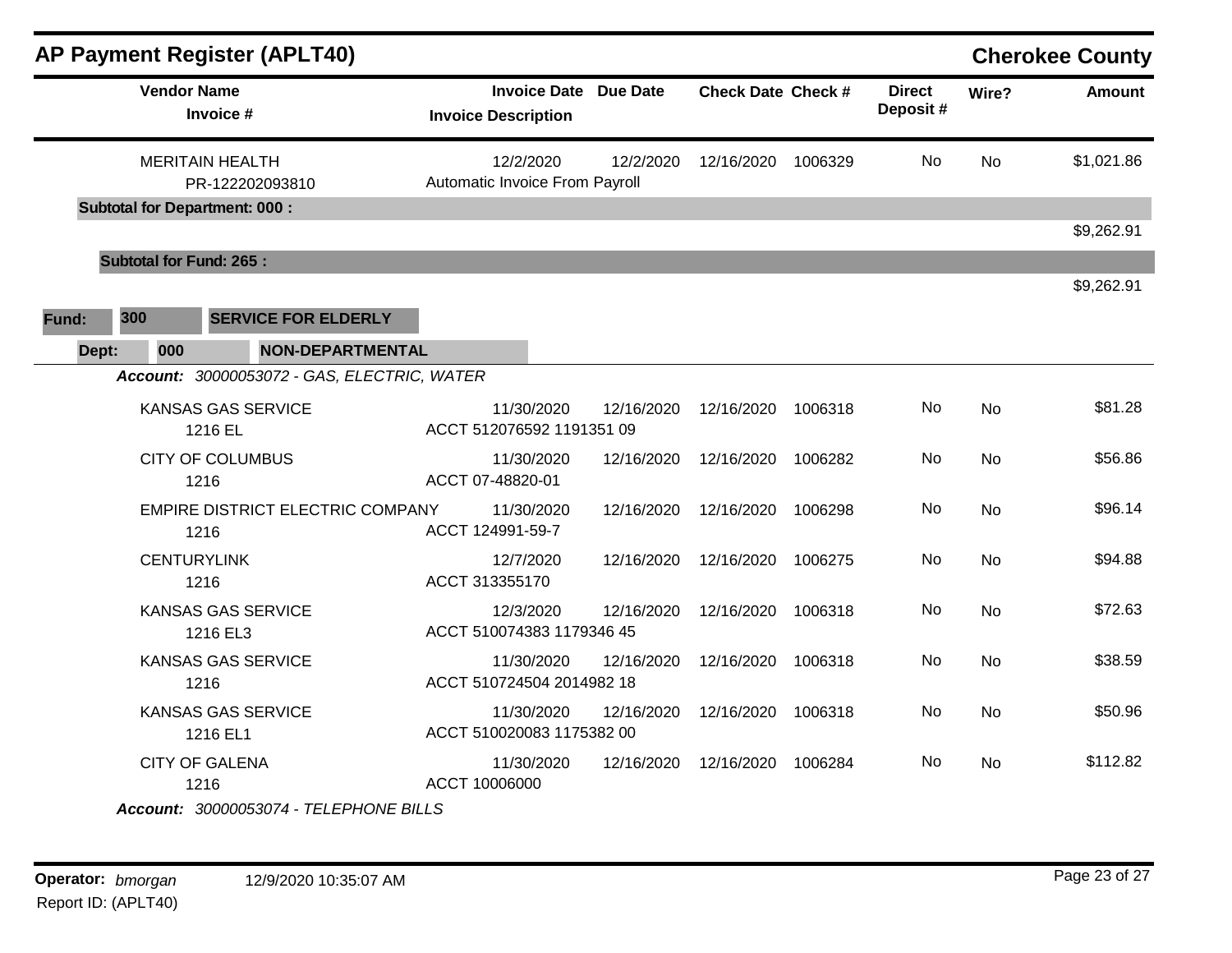| <b>AP Payment Register (APLT40)</b>                         |                         |                                                            |            |                           |         |                            |           | <b>Cherokee County</b> |
|-------------------------------------------------------------|-------------------------|------------------------------------------------------------|------------|---------------------------|---------|----------------------------|-----------|------------------------|
| <b>Vendor Name</b><br>Invoice #                             |                         | <b>Invoice Date Due Date</b><br><b>Invoice Description</b> |            | <b>Check Date Check #</b> |         | <b>Direct</b><br>Deposit # | Wire?     | Amount                 |
| <b>CENTURYLINK</b><br>1216 EL                               |                         | 12/7/2020<br>ACCT 313571296                                | 12/16/2020 | 12/16/2020                | 1006275 | No                         | <b>No</b> | \$83.36                |
| <b>Subtotal for Department: 000:</b>                        |                         |                                                            |            |                           |         |                            |           |                        |
| <b>Subtotal for Fund: 300:</b>                              |                         |                                                            |            |                           |         |                            |           | \$687.52               |
|                                                             |                         |                                                            |            |                           |         |                            |           | \$687.52               |
| 304<br><b>SPIDER PROGRAM</b><br>Fund:                       |                         |                                                            |            |                           |         |                            |           |                        |
| Dept:<br>000                                                | <b>NON-DEPARTMENTAL</b> |                                                            |            |                           |         |                            |           |                        |
| Account: 30400053300 - MISC PAID OUT                        |                         |                                                            |            |                           |         |                            |           |                        |
| BROOKS-JEFFREY MARKETING, INC<br>196294                     | <b>INV 196294</b>       | 11/30/2020                                                 | 12/16/2020 | 12/16/2020                | 1006270 | No.                        | No        | \$208.23               |
| BROOKS-JEFFREY MARKETING, INC<br>196293                     | <b>INV 196293</b>       | 11/30/2020                                                 | 12/16/2020 | 12/16/2020                | 1006270 | No                         | <b>No</b> | \$100.00               |
| <b>Subtotal for Department: 000:</b>                        |                         |                                                            |            |                           |         |                            |           |                        |
| <b>Subtotal for Fund: 304:</b>                              |                         |                                                            |            |                           |         |                            |           | \$308.23               |
|                                                             |                         |                                                            |            |                           |         |                            |           | \$308.23               |
| 330<br><b>SEWER DISTRICT#1 OPER</b><br>Fund:                |                         |                                                            |            |                           |         |                            |           |                        |
| Dept:<br>000<br>Account: 33000053072 - GAS, ELECTRIC, WATER | <b>NON-DEPARTMENTAL</b> |                                                            |            |                           |         |                            |           |                        |
| EMPIRE DISTRICT ELECTRIC COMPANY<br>059522-21-9 SEWER 01    |                         | 11/26/2020<br>ACCT # 059522-21-9                           | 12/16/2020 | 12/16/2020                | 1006298 | No                         | <b>No</b> | \$93.85                |
| EMPIRE DISTRICT ELECTRIC COMPANY<br>866807-56-3 SEWER 01    |                         | 12/1/2020<br>INV #866807-56-3                              | 12/16/2020 | 12/16/2020                | 1006298 | No                         | No        | \$142.30               |
| EMPIRE DISTRICT ELECTRIC COMPANY<br>487490-67-4 SEWER 01    |                         | 11/26/2020<br>ACCT #487490-67-4                            | 12/16/2020 | 12/16/2020                | 1006298 | No                         | No        | \$39.90                |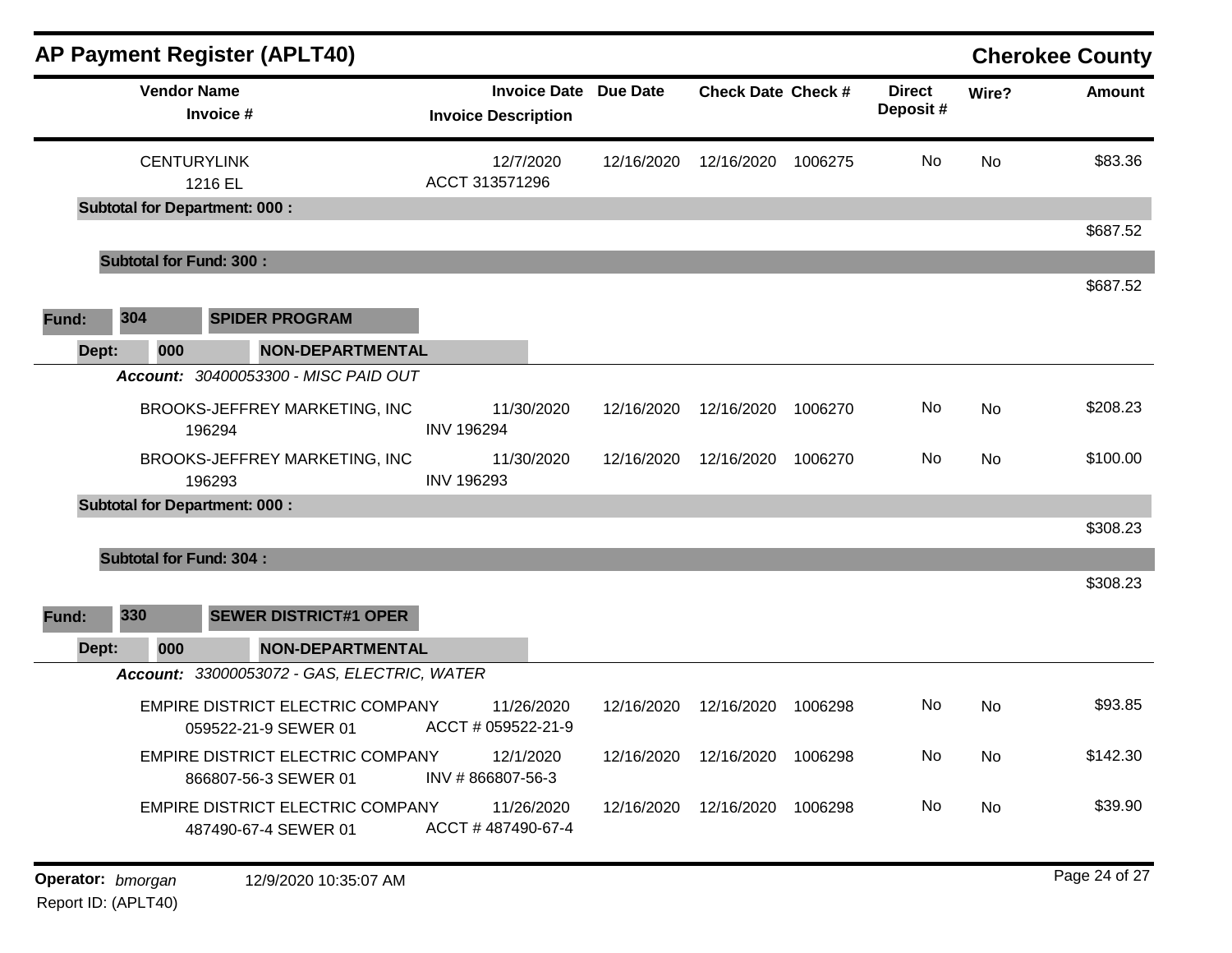|                   | <b>Vendor Name</b>             | Invoice #                                                                                          | <b>Invoice Date Due Date</b><br><b>Invoice Description</b> |            | <b>Check Date Check #</b> |         | <b>Direct</b><br>Deposit# | Wire?     | Amount        |
|-------------------|--------------------------------|----------------------------------------------------------------------------------------------------|------------------------------------------------------------|------------|---------------------------|---------|---------------------------|-----------|---------------|
|                   |                                | EMPIRE DISTRICT ELECTRIC COMPANY<br>535793-78-0 SEWER 01                                           | 11/26/2020<br>ACCT #535793-78-0                            | 12/16/2020 | 12/16/2020                | 1006298 | No                        | <b>No</b> | \$35.16       |
|                   |                                | EMPIRE DISTRICT ELECTRIC COMPANY<br>547731-85-1 SEWER 00                                           | 11/26/2020<br>INV #547731-85-1                             | 12/16/2020 | 12/16/2020                | 1006298 | No                        | No        | \$455.74      |
|                   |                                | EMPIRE DISTRICT ELECTRIC COMPANY<br>369339-68-4 SEWER 00<br>Account: 33000053074 - TELEPHONE BILLS | 12/1/2020<br>INV #369339-68-4                              | 12/16/2020 | 12/16/2020                | 1006298 | No                        | <b>No</b> | \$72.70       |
|                   | <b>CENTURYLINK</b>             | 438097159 SEWER 01<br>Account: 33000053089 - OTHER CONTRACTUAL                                     | 11/23/2020<br>Acct #438097159                              | 12/16/2020 | 12/16/2020                | 1006274 | No                        | <b>No</b> | \$195.13      |
|                   |                                | O'REILLY AUTOMOTIVE<br>2815972 SEWER 1                                                             | 11/28/2020<br>ACCT # 2815972                               | 12/16/2020 | 12/16/2020                | 1006338 | No                        | <b>No</b> | \$351.77      |
|                   |                                | <b>Subtotal for Department: 000:</b>                                                               |                                                            |            |                           |         |                           |           |               |
|                   |                                |                                                                                                    |                                                            |            |                           |         |                           |           | \$1,386.55    |
|                   | <b>Subtotal for Fund: 330:</b> |                                                                                                    |                                                            |            |                           |         |                           |           | \$1,386.55    |
|                   |                                |                                                                                                    |                                                            |            |                           |         |                           |           |               |
| Fund:             | 413                            | <b>ATTORNEY APPLICATION</b>                                                                        |                                                            |            |                           |         |                           |           |               |
| Dept:             | 000                            | <b>NON-DEPARTMENTAL</b>                                                                            |                                                            |            |                           |         |                           |           |               |
|                   |                                | Account: 41300053089 - OTHER CONTRACTUAL                                                           |                                                            |            |                           |         |                           |           |               |
|                   | <b>ARVEST BANK</b>             | 1216 AT2                                                                                           | 12/7/2020<br>ACCT 4485-6300-0114-1936                      | 12/16/2020 | 12/16/2020 1006266        |         | No                        | <b>No</b> | \$934.15      |
|                   |                                | <b>Subtotal for Department: 000:</b>                                                               |                                                            |            |                           |         |                           |           | \$934.15      |
|                   |                                |                                                                                                    |                                                            |            |                           |         |                           |           |               |
|                   | <b>Subtotal for Fund: 413:</b> |                                                                                                    |                                                            |            |                           |         |                           |           | \$934.15      |
| Fund:             | 490                            | <b>SPECIAL LAW ENFORCEM</b>                                                                        |                                                            |            |                           |         |                           |           |               |
| Operator: bmorgan | Report ID: (APLT40)            | 12/9/2020 10:35:08 AM                                                                              |                                                            |            |                           |         |                           |           | Page 25 of 27 |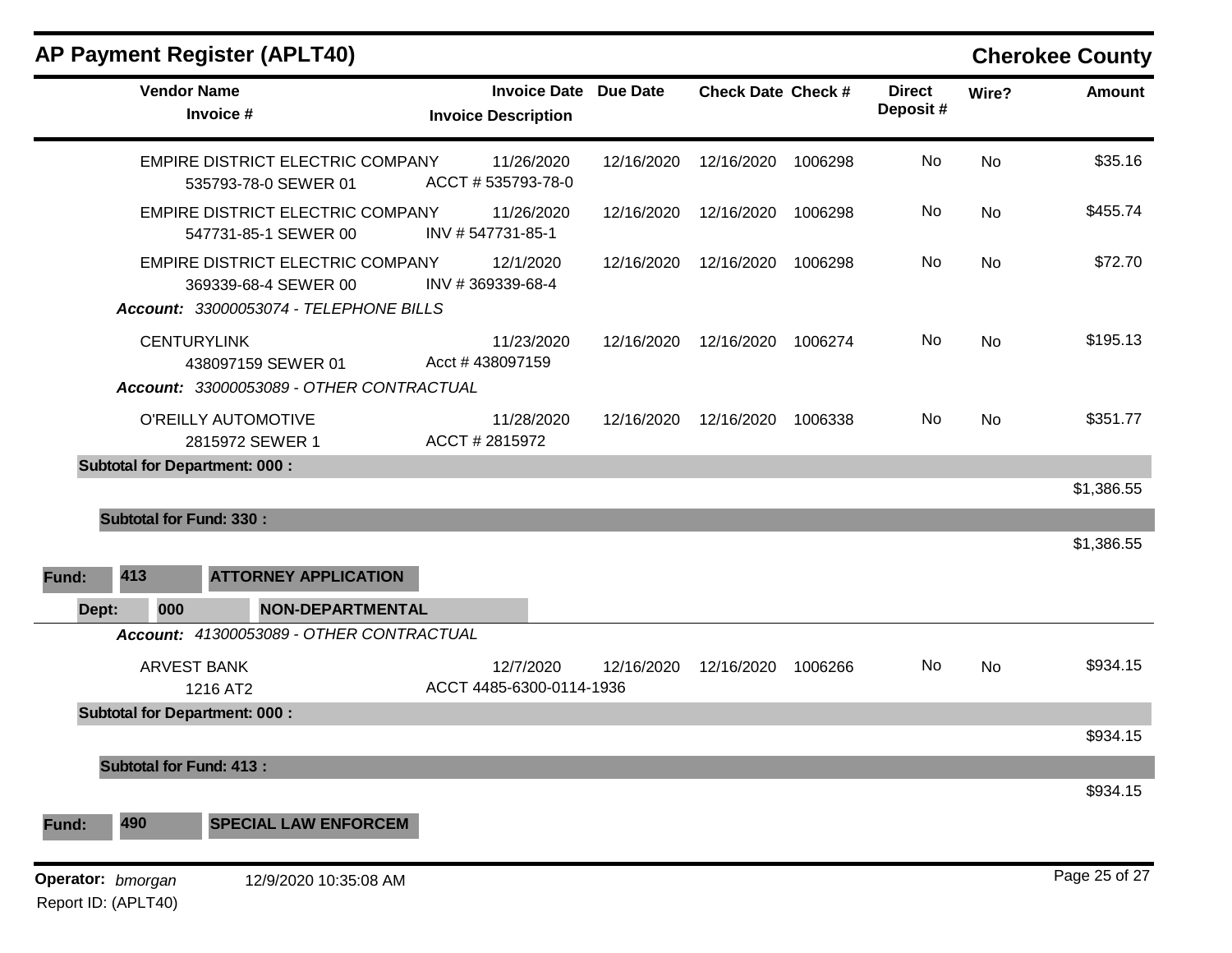|       |                                      | AP Payment Register (APLT40)         |                                       |                              |                                      |                                   |                           |           | <b>Cherokee County</b> |
|-------|--------------------------------------|--------------------------------------|---------------------------------------|------------------------------|--------------------------------------|-----------------------------------|---------------------------|-----------|------------------------|
|       | <b>Vendor Name</b><br>Invoice #      |                                      | <b>Invoice Description</b>            | <b>Invoice Date Due Date</b> | <b>Check Date Check #</b>            |                                   | <b>Direct</b><br>Deposit# | Wire?     | Amount                 |
| Dept: | 000                                  | <b>NON-DEPARTMENTAL</b>              |                                       |                              |                                      |                                   |                           |           |                        |
|       |                                      | Account: 49000053300 - MISC PAID OUT |                                       |                              |                                      |                                   |                           |           |                        |
|       | <b>ARVEST BANK</b><br>1216 SH7       |                                      | 12/7/2020<br>ACCT 4485-6380-0022-8604 | 12/16/2020                   | 12/16/2020                           | 1006265                           | No                        | No        | \$111.29               |
|       | <b>ARVEST BANK</b><br>1216 SH5       |                                      | 12/7/2020<br>ACCT 4485-6300-0114-1720 | 12/16/2020                   | 12/16/2020                           | 1006265                           | No                        | No        | \$7.29                 |
|       | <b>ARVEST BANK</b><br>1216 SH1       |                                      | 12/7/2020<br>ACCT 4485-6300-0114-1670 | 12/16/2020                   | 12/16/2020                           | 1006265                           | No                        | <b>No</b> | \$113.09               |
|       | <b>Subtotal for Department: 000:</b> |                                      |                                       |                              |                                      |                                   |                           |           |                        |
|       |                                      |                                      |                                       |                              |                                      |                                   |                           |           | \$231.67               |
|       | <b>Subtotal for Fund: 490:</b>       |                                      |                                       |                              |                                      |                                   |                           |           |                        |
|       |                                      |                                      |                                       |                              |                                      |                                   |                           |           | \$231.67               |
|       |                                      |                                      |                                       |                              |                                      | Total for Bank 1 Account 1120298: |                           |           | \$299,634.97           |
|       |                                      |                                      |                                       |                              | *****<br><b>Total Invoices Paid:</b> |                                   |                           |           | \$299,634.97           |